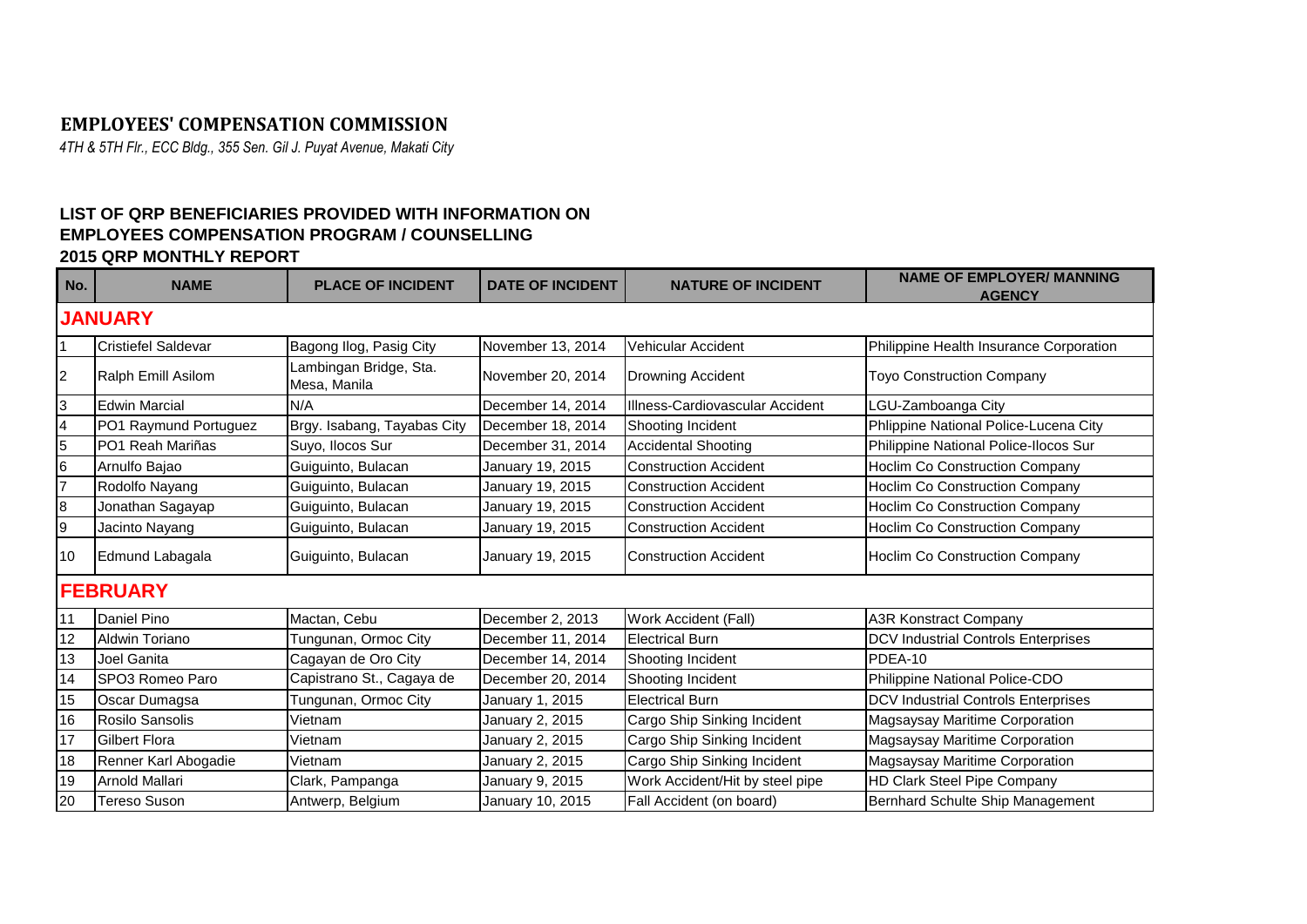| No.             | <b>NAME</b>                 | <b>PLACE OF INCIDENT</b>   | <b>DATE OF INCIDENT</b> | <b>NATURE OF INCIDENT</b>    | <b>NAME OF EMPLOYER/ MANNING</b><br><b>AGENCY</b> |
|-----------------|-----------------------------|----------------------------|-------------------------|------------------------------|---------------------------------------------------|
| 21              | Eduardo Matugas             | Ayala, Cebu City           | January 15, 2015        | Work Accident (Fall)         | <b>AMCOOP</b>                                     |
| $\overline{22}$ | Almira Tagbo                | Cagayan de Oro City        | January 17, 2015        | Shooting Incident            | Gerona Construction                               |
| 23              | Joe Peter Alongay           | Cagayan de Oro City        | January 17, 2015        | Shooting Incident            | <b>Gerona Construction</b>                        |
| $\overline{24}$ | Arnel Cardaño               | Guiguinto, Bulacan         | January 19, 2015        | <b>Construction Accident</b> | <b>Hoclim Co Construction Company</b>             |
| 25              | <b>Edmar Bernabe</b>        | Guiguinto, Bulacan         | January 19, 2015        | <b>Construction Accident</b> | Hoclim Co Construction Company                    |
| 26              | Edmund Bernabe              | Guiguinto, Bulacan         | January 19, 2015        | <b>Construction Accident</b> | <b>Hoclim Co Construction Company</b>             |
| 27              | Marlon Andaya               | Guiguinto, Bulacan         | January 19, 2015        | <b>Construction Accident</b> | <b>Hoclim Co Construction Company</b>             |
| 28              | <b>Nestor Maitom</b>        | Guiguinto, Bulacan         | January 19, 2015        | <b>Construction Accident</b> | <b>Hoclim Co Construction Company</b>             |
| 29              | Rejih Apostol               | <b>General Santos City</b> | January 22, 2015        | Vehicular Accident           | St. Elizabeth Hospital, Inc.                      |
| 30              | SPO3 Reynaldo Navarro       | Sta. Cruz, Davao del Sur   | January 22, 2015        | <b>Grenade Explosion</b>     | Philippine National Police                        |
| 31              | PInsp. Joey Gamutan         | Mamasapano, Maguindanao    | January 25, 2015        | Ambush                       | Philippine National Police-SAF                    |
| 32              | PO1 Angel Kodiamat          | Mamasapano, Maguindanao    | January 25, 2015        | Ambush                       | Philippine National Police-SAF                    |
| 33              | PO1 Gringo Cayang-o         | Mamasapano, Maguindanao    | January 25, 2015        | Ambush                       | Philippine National Police-SAF                    |
| 34              | PO1 Joseph Sagonoy          | Mamasapano, Maguindanao    | January 25, 2015        | Ambush                       | Philippine National Police-SAF                    |
| 35              | PO1 Loreto Capinding II     | Mamasapano, Maguindanao    | January 25, 2015        | Ambush                       | Philippine National Police-SAF                    |
| 36              | PO1 Mark Lory Clemencio     | Mamasapano, Maguindanao    | January 25, 2015        | Ambush                       | Philippine National Police-SAF                    |
| 37              | PO1 Oliebeth Viernes        | Mamasapano, Maguindanao    | January 25, 2015        | Ambush                       | Philippine National Police-SAF                    |
| 38              | PO1 Russel Bilog            | Mamasapano, Maguindanao    | January 25, 2015        | Ambush                       | Philippine National Police-SAF                    |
| 39              | PO2 Amman Esmula            | Mamasapano, Maguindanao    | January 25, 2015        | Ambush                       | Philippine National Police-SAF                    |
| 40              | PO2 Chum Agabon             | Mamasapano, Maguindanao    | January 25, 2015        | Ambush                       | Philippine National Police-SAF                    |
| 41              | PO <sub>2</sub> Glenn Bedua | Mamasapano, Maguindanao    | January 25, 2015        | Ambush                       | Philippine National Police-SAF                    |
| 42              | PO2 Godofredo Cabanlet      | Mamasapano, Maguindanao    | January 25, 2015        | Ambush                       | Philippine National Police-SAF                    |
| 43              | PO2 Jedz-in Asjali          | Mamasapano, Maguindanao    | January 25, 2015        | Ambush                       | Philippine National Police-SAF                    |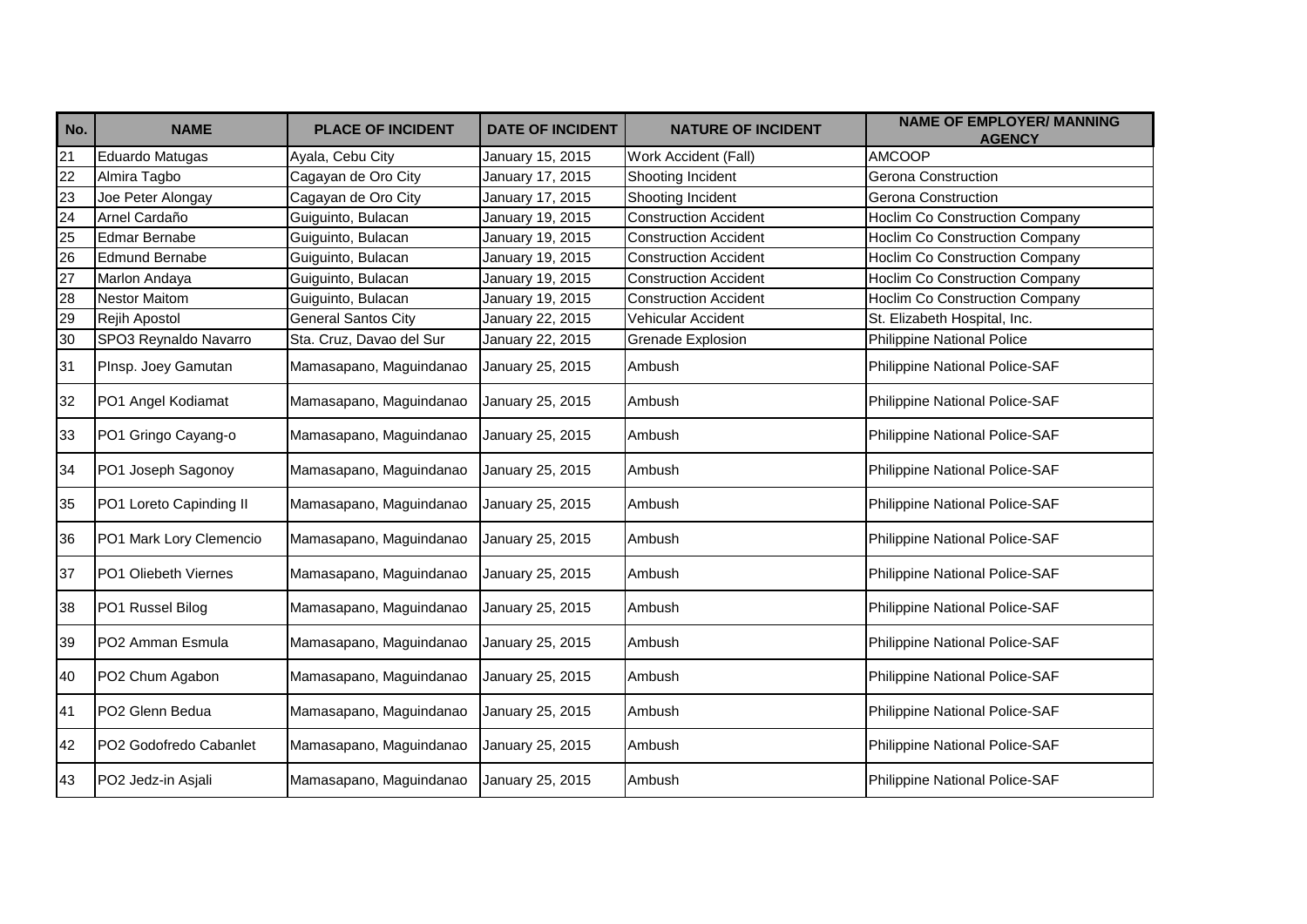| No. | <b>NAME</b>            | <b>PLACE OF INCIDENT</b> | <b>DATE OF INCIDENT</b> | <b>NATURE OF INCIDENT</b> | <b>NAME OF EMPLOYER/ MANNING</b><br><b>AGENCY</b> |
|-----|------------------------|--------------------------|-------------------------|---------------------------|---------------------------------------------------|
| 44  | PO2 Jerry Kayob        | Mamasapano, Maguindanao  | January 25, 2015        | Ambush                    | Philippine National Police-SAF                    |
| 45  | PO2 Joel Dulnuan       | Mamasapano, Maguindanao  | January 25, 2015        | Ambush                    | Philippine National Police-SAF                    |
| 46  | PO2 Nicky Nacino, Jr.  | Mamasapano, Maguindanao  | January 25, 2015        | Ambush                    | Philippine National Police-SAF                    |
| 47  | PO2 Noble Kiangan      | Mamasapano, Maguindanao  | January 25, 2015        | Ambush                    | Philippine National Police-SAF                    |
| 48  | PO2 Omar Nacionales    | Mamasapano, Maguindanao  | January 25, 2015        | Ambush                    | Philippine National Police-SAF                    |
| 49  | PO2 Peterson Carap     | Mamasapano, Maguindanao  | January 25, 2015        | Ambush                    | Philippine National Police-SAF                    |
| 50  | PO2 Richelle Baluga    | Mamasapano, Maguindanao  | January 25, 2015        | Ambush                    | Philippine National Police-SAF                    |
| 51  | PO2 Robert Allaga      | Mamasapano, Maguindanao  | January 25, 2015        | Ambush                    | Philippine National Police-SAF                    |
| 52  | PO2 Rodel Ramacula     | Mamasapano, Maguindanao  | January 25, 2015        | Ambush                    | Philippine National Police-SAF                    |
| 53  | PO2 Roger Cordero      | Mamasapano, Maguindanao  | January 25, 2015        | Ambush                    | Philippine National Police-SAF                    |
| 54  | PO2 Romeo Senin II     | Mamasapano, Maguindanao  | January 25, 2015        | Ambush                    | Philippine National Police-SAF                    |
| 55  | PO2 Walner Danao       | Mamasapano, Maguindanao  | January 25, 2015        | Ambush                    | Philippine National Police-SAF                    |
| 56  | PO3 Andres Duque       | Mamasapano, Maguindanao  | January 25, 2015        | Ambush                    | Philippine National Police-SAF                    |
| 57  | PO3 Junrel Kibete      | Mamasapano, Maguindanao  | January 25, 2015        | Ambush                    | Philippine National Police-SAF                    |
| 58  | PO3 Noel Golocan       | Mamasapano, Maguindanao  | January 25, 2015        | Ambush                    | Philippine National Police-SAF                    |
| 59  | PO3 Rodrigo Acob, Jr.  | Mamasapano, Maguindanao  | January 25, 2015        | Ambush                    | Philippine National Police-SAF                    |
| 60  | PSInsp. Gednat Tabdi   | Mamasapano, Maguindanao  | January 25, 2015        | Ambush                    | Philippine National Police-SAF                    |
| 61  | PSInsp. Ryan Pabalinas | Mamasapano, Maguindanao  | January 25, 2015        | Ambush                    | Philippine National Police-SAF                    |
| 62  | SPO1 Lover Inocencio   | Mamasapano, Maguindanao  | January 25, 2015        | Ambush                    | Philippine National Police-SAF                    |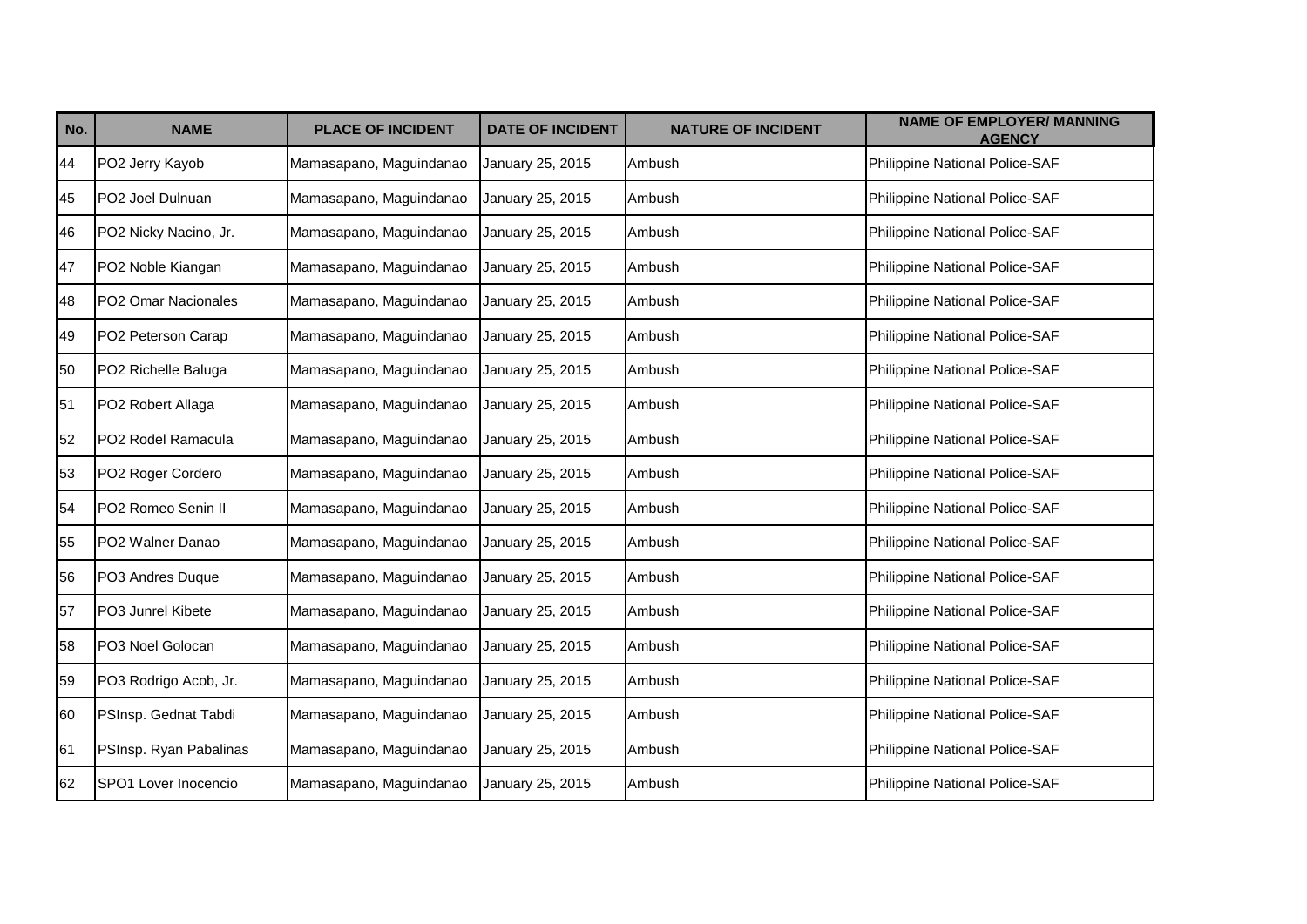| No. | <b>NAME</b>               | <b>PLACE OF INCIDENT</b>  | <b>DATE OF INCIDENT</b> | <b>NATURE OF INCIDENT</b> | <b>NAME OF EMPLOYER/ MANNING</b><br><b>AGENCY</b> |
|-----|---------------------------|---------------------------|-------------------------|---------------------------|---------------------------------------------------|
| 63  | PO1 Romeo Cempron         | Mamasapano, Maguindanao   | January 25, 2015        | Ambush                    | Philippine National Police-SAF                    |
| 64  | PO1 Windel Candano        | Mamasapano, Maguindanao   | January 25, 2015        | Ambush                    | Philippine National Police-SAF                    |
| 65  | PO2 Adolfo Andrada        | Mamasapano, Maguindanao   | January 25, 2015        | Ambush                    | Philippine National Police-SAF                    |
| 66  | PO2 Dioscoro Basañes      | Mamasapano, Maguindanao   | January 25, 2015        | Ambush                    | Philippine National Police-SAF                    |
| 67  | PO2 Ard Dulnuan           | Mamasapano, Maguindanao   | January 25, 2015        | Ambush                    | Philippine National Police-SAF                    |
| 68  | PO2 Christopher Lalan     | Mamasapano, Maguindanao   | January 25, 2015        | Ambush                    | Philippine National Police-SAF                    |
| 69  | PO2 Jovalyn Lozano        | Mamasapano, Maguindanao   | January 25, 2015        | Ambush                    | Philippine National Police-SAF                    |
| 70  | PO2 Dominick Lukingan     | Mamasapano, Maguindanao   | January 25, 2015        | Ambush                    | Philippine National Police-SAF                    |
| 71  | PO3 Rommel Magno          | Mamasapano, Maguindanao   | January 25, 2015        | Ambush                    | Philippine National Police-SAF                    |
| 72  | PO2 Jose Mana-ar, Jr.     | Mamasapano, Maguindanao   | January 25, 2015        | Ambush                    | Philippine National Police-SAF                    |
| 73  | PInsp. Recaredo Marasigan | Mamasapano, Maguindanao   | January 25, 2015        | Ambush                    | Philippine National Police-SAF                    |
| 74  | PO1 Yaumaldin Reniedo     | Mamasapano, Maguindanao   | January 25, 2015        | Ambush                    | Philippine National Police-SAF                    |
| 75  | PO3 Albinar Samson        | Mamasapano, Maguindanao   | January 25, 2015        | Ambush                    | Philippine National Police-SAF                    |
| 76  | PO1 Jessie Surio          | Mamasapano, Maguindanao   | January 25, 2015        | Ambush                    | Philippine National Police-SAF                    |
| 77  | PO3 Ryan Temporada        | Mamasapano, Maguindanao   | January 25, 2015        | Ambush                    | Philippine National Police-SAF                    |
| 78  | P/Supt. Raymund Train     | Mamasapano, Maguindanao   | January 25, 2015        | Ambush                    | Philippine National Police-SAF                    |
| 79  | PInsp. Rix Villareal      | Mamasapano, Maguindanao   | January 25, 2015        | Ambush                    | Philippine National Police-SAF                    |
| 80  | Benjamin Buna             | Cagayan de Oro City       | January 30, 2015        | Fire Incident             | Hall of Justice-Cagayan de Oro City               |
| 81  | Jeffrey Uban              | Cagayan de Oro City       | January 30, 2015        | Fire Incident             | Hall of Justice-Cagayan de Oro City               |
| 82  | PO1 Ariel Abordo          | SM City Sta. Rosa, Laguna | February 3, 2015        | Shooting Incident         | Philippine National Police-Sta. Rosa, Laguna      |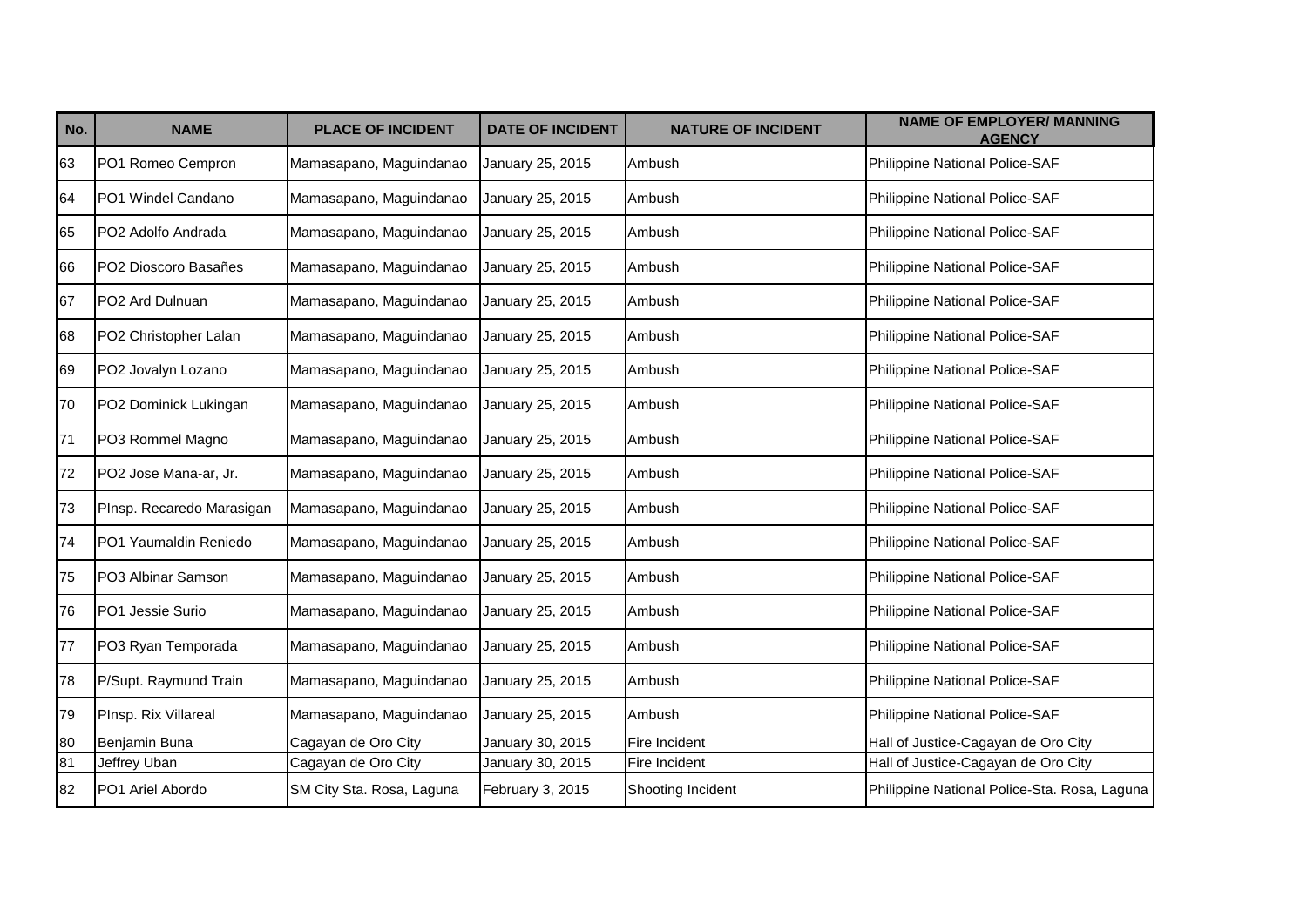| No. | <b>NAME</b>            | <b>PLACE OF INCIDENT</b>          | <b>DATE OF INCIDENT</b> | <b>NATURE OF INCIDENT</b>    | <b>NAME OF EMPLOYER/ MANNING</b><br><b>AGENCY</b>  |
|-----|------------------------|-----------------------------------|-------------------------|------------------------------|----------------------------------------------------|
| 83  | Raphael Cubillan       | Cagayan de Oro City               | February 3, 2015        | Killed in Action (KIA)       | Armed Forces of the Philippines                    |
| 84  | <b>Bernard Tugade</b>  | BGC, Taguig City                  | February 4, 2015        | <b>Construction Accident</b> | Fastem Construction, Inc.                          |
| 85  | Elenger Abarra         | BGC, Taguig City                  | February 4, 2015        | <b>Construction Accident</b> | Fastem Construction, Inc.                          |
| 86  | <b>Wendel Behim</b>    | <b>BGC, Taguig City</b>           | February 4, 2015        | <b>Construction Accident</b> | Fastem Construction, Inc.                          |
| 87  | Larry Mangguray        | BGC, Taguig City                  | February 4, 2015        | <b>Construction Accident</b> | Fastem Construction, Inc.                          |
| 88  | Aldrin Gahuman         | <b>BGC, Taguig City</b>           | February 4, 2015        | <b>Construction Accident</b> | Fastem Construction, Inc.                          |
| 89  | Sandy Vargas           | <b>BGC, Taguig City</b>           | February 4, 2015        | <b>Construction Accident</b> | Fastem Construction, Inc.                          |
| 90  | Capt. John Bayao, Jr.  | Nasugb, Batangas                  | February 5, 2015        | Plane Crash                  | AFP-Philippine Air Force                           |
| 91  | Concepcion Sto. Tomas  | NLEZ Pampanga                     | February 11, 2015       | Vehicular Accident           | Occupational Safety & Health Center                |
| 92  | Jefferson Agor         | Pili, Camarines Sur               | February 11, 2015       | <b>Work Accident</b>         | Peñafrancia Sugar Mill, Inc.                       |
| 93  | Christopher Borjal     | Petron Refinery, Limay,<br>Bataan | February 12, 2015       | <b>Work Accident</b>         | San Miguel Consolidated Power Plant                |
| 94  | Glenn Boringot         | Petron Refinery, Limay,<br>Bataan | February 12, 2015       | <b>Work Accident</b>         | San Miguel Consolidated Power Plant                |
| 95  | Rolando Fernandez      | Petron Refinery, Limay,<br>Bataan | February 12, 2015       | <b>Work Accident</b>         | San Miguel Consolidated Power Plant                |
|     | <b>MARCH</b>           |                                   |                         |                              |                                                    |
| 96  | Pfc Genus Alforque     | Zamboanga City                    | August 16, 2013         | Wounded in Action (WIA)      | Armed Forces of the Philippines-Philippine<br>Armv |
| 97  | Eljames Bayo           | Cebu City                         | March 13, 2014          | <b>Vehicular Accident</b>    | Toyo Flex Cebu Corporation                         |
| 98  | Pfc Edsel Maghuyop     | Compostela Valley Province        | January 10, 2015        | Wounded in Action (WIA)      | Armed Forces of the Philippines-Philippine<br>Army |
| 99  | 2Lt Crismar Lapinig    | Quezon, Bukidnon                  | January 22, 2015        | Wounded in Action (WIA)      | Armed Forces of the Philippines-Philippine<br>Armv |
| 100 | <b>Zacarias Garces</b> | M. J. Cuenco, Cebu City           | January 26, 2015        | <b>Work Accident</b>         | <b>Gothong Southern Allied Services</b>            |
| 101 | Jaymar Caberto         | Bonifacio Global City, Taguig     | February 4, 2015        | <b>Construction Accident</b> | Fastem Construction, Inc.                          |
| 102 | Gilberto Quinones      | Bonifacio Global City, Taguig     | February 4, 2015        | <b>Work Accident</b>         | A. I Global Logistics, Co.                         |
| 103 | Elmer Toldo            | <b>Butuan City</b>                | February 8, 2015        | Vehicular Accident           | Gicar Construction, Inc.                           |
| 104 | PO2 Richie Alcala      | Oton, Iloilo                      | February 11, 2015       | Stabbing Incident            | <b>Philippine National Police</b>                  |
| 105 | Jorlym Jalipa          | <b>Iloilo City</b>                | February 17, 2015       | Robbery                      | Panaderia sa Panay                                 |
| 106 | Rosali Saliedo         | <b>Iloilo City</b>                | February 17, 2015       | Robbery                      | Panaderia sa Panay                                 |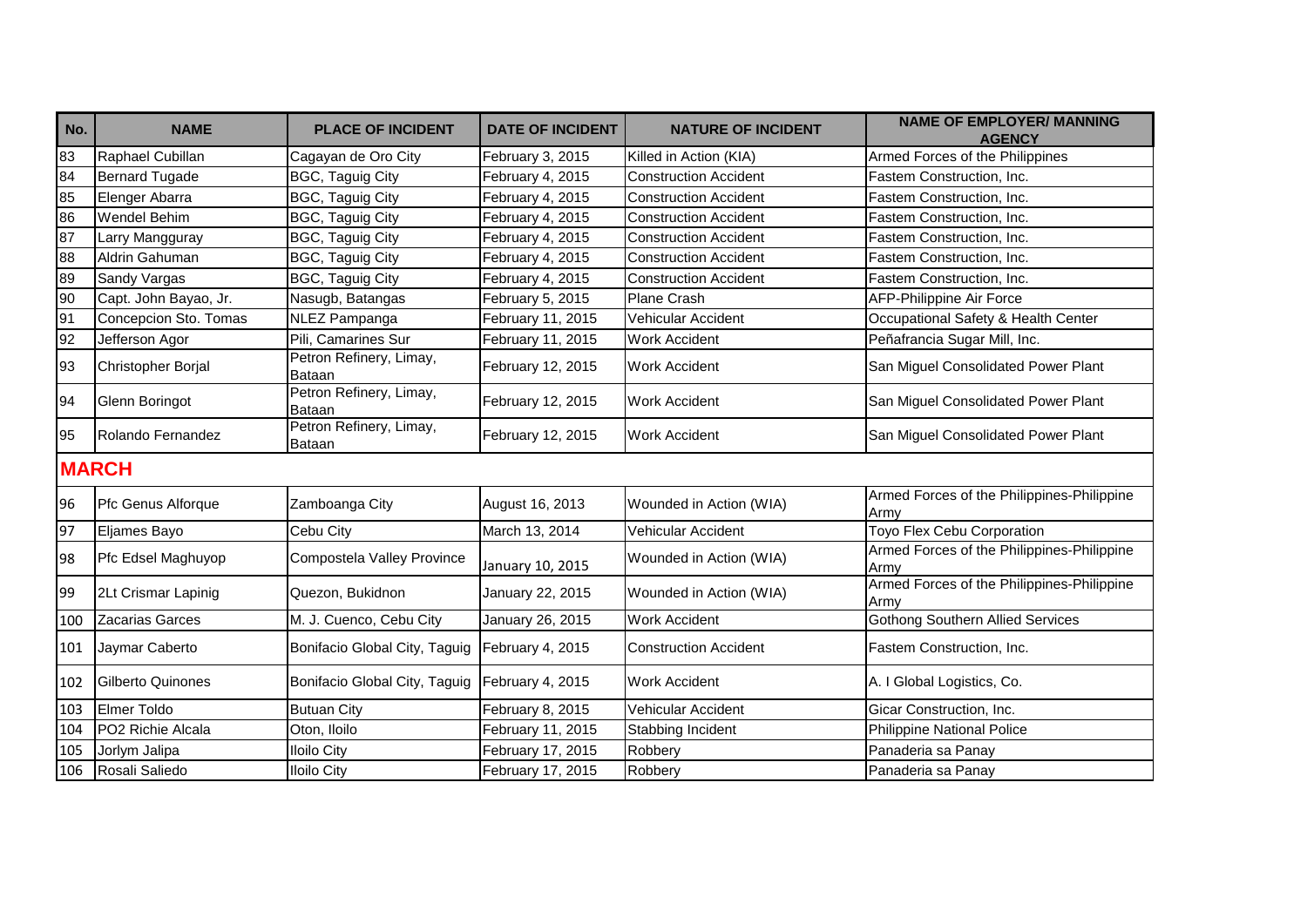| No. | <b>NAME</b>             | <b>PLACE OF INCIDENT</b>              | <b>DATE OF INCIDENT</b> | <b>NATURE OF INCIDENT</b>    | <b>NAME OF EMPLOYER/ MANNING</b><br><b>AGENCY</b>                           |
|-----|-------------------------|---------------------------------------|-------------------------|------------------------------|-----------------------------------------------------------------------------|
| 107 | <b>Renato Besares</b>   | Pinagbuhatan, Pasig City              | February 20, 2015       | Vehicular Accident           | Church of God World Mission of the<br>Philippines, Inc.                     |
| 108 | Adjmar Jupackal         | South Cotobato                        | February 22, 2015       | <b>Landmine Construction</b> | 27th Infantry Battalion Philippine Army-<br>Armed Forces of the Philippines |
| 109 | Hernan Larupay          | South Cotobato                        | February 22, 2015       | <b>Landmine Construction</b> | 27th Infantry Battalion Philippine Army-<br>Armed Forces of the Philippines |
| 110 | <b>Richmond Rivel</b>   | South Cotobato                        | February 22, 2015       | <b>Landmine Construction</b> | 27th Infantry Battalion Philippine Army-<br>Armed Forces of the Philippines |
| 111 | Samad Kayama            | South Cotobato                        | February 22, 2015       | Landmine Construction        | 27th Infantry Battalion Philippine Army-<br>Armed Forces of the Philippines |
| 112 | Gabriel Barcina         | South Cotobato                        | February 22, 2015       | <b>Landmine Construction</b> | 27th Infantry Battalion Philippine Army-<br>Armed Forces of the Philippines |
| 113 | Louie Delgado           | South Cotobato                        | February 22, 2015       | Landmine Construction        | 27th Infantry Battalion Philippine Army-<br>Armed Forces of the Philippines |
| 114 | Feddie Bacho, Jr.       | South Cotobato                        | February 22, 2015       | <b>Landmine Construction</b> | 27th Infantry Battalion Philippine Army-<br>Armed Forces of the Philippines |
| 115 | Allan Mohammad          | South Cotobato                        | February 22, 2015       | <b>Landmine Construction</b> | 27th Infantry Battalion Philippine Army-<br>Armed Forces of the Philippines |
| 116 | Virgilio Pata           | PASAR Extn. Project, Isabel,<br>Levte | February 25, 2015       | <b>Work Accidet-Fall</b>     | Philippine Associated Smelting and Refining<br>Corporation                  |
| 117 | Sgt Rolando Bolon       | Patikul, Sulu                         | February 25, 2015       | Wounded in Action (WIA)      | Armed Forces of the Philippines-Philippine<br>Army                          |
| 118 | Pfc Jonas Duyogan       | Patikul, Sulu                         | February 25, 2015       | Wounded in Action (WIA)      | Armed Forces of the Philippines-Philippine<br>Armv                          |
| 119 | Cpl Henry Awid          | Patiki                                | February 25, 2015       | Wounded in Action (WIA)      | Armed Forces of the Philippines-Philippine<br>Armv                          |
| 120 | 2Lt Jerome Yosores      | Quirino. Ilocos Sur                   | February 26, 2015       | Wounded in Action (WIA)      | Armed Forces of the Philippines-Philippine<br>Armv                          |
| 121 | Pfc Jayson Gongora      | Quirino, Ilocos Sur                   | February 26, 2015       | Wounded in Action (WIA)      | Armed Forces of the Philippines-Philippine<br>Army                          |
| 122 | Pfc Rolando Olipag      | Quirino, Ilocos Sur                   | February 26, 2015       | Wounded in Action (WIA)      | Armed Forces of the Philippines-Philippine<br>Army                          |
| 123 | Pfc Lester King Ancheta | Quirino, Ilocos Sur                   | February 26, 2015       | Wounded in Action (WIA)      | Armed Forces of the Philippines-Philippine<br>Army                          |
| 124 | 2Lt Eljuhn Aboc         | Pinukpuk, Kalinga                     | February 28, 2015       | Wounded in Action (WIA)      | Armed Forces of the Philippines-Philippine<br>Army                          |
| 125 | Pvt Edward Boggat       | Pinukpuk, Kalinga                     | February 28, 2015       | Wounded in Action (WIA)      | Armed Forces of the Philippines-Philippine<br>Army                          |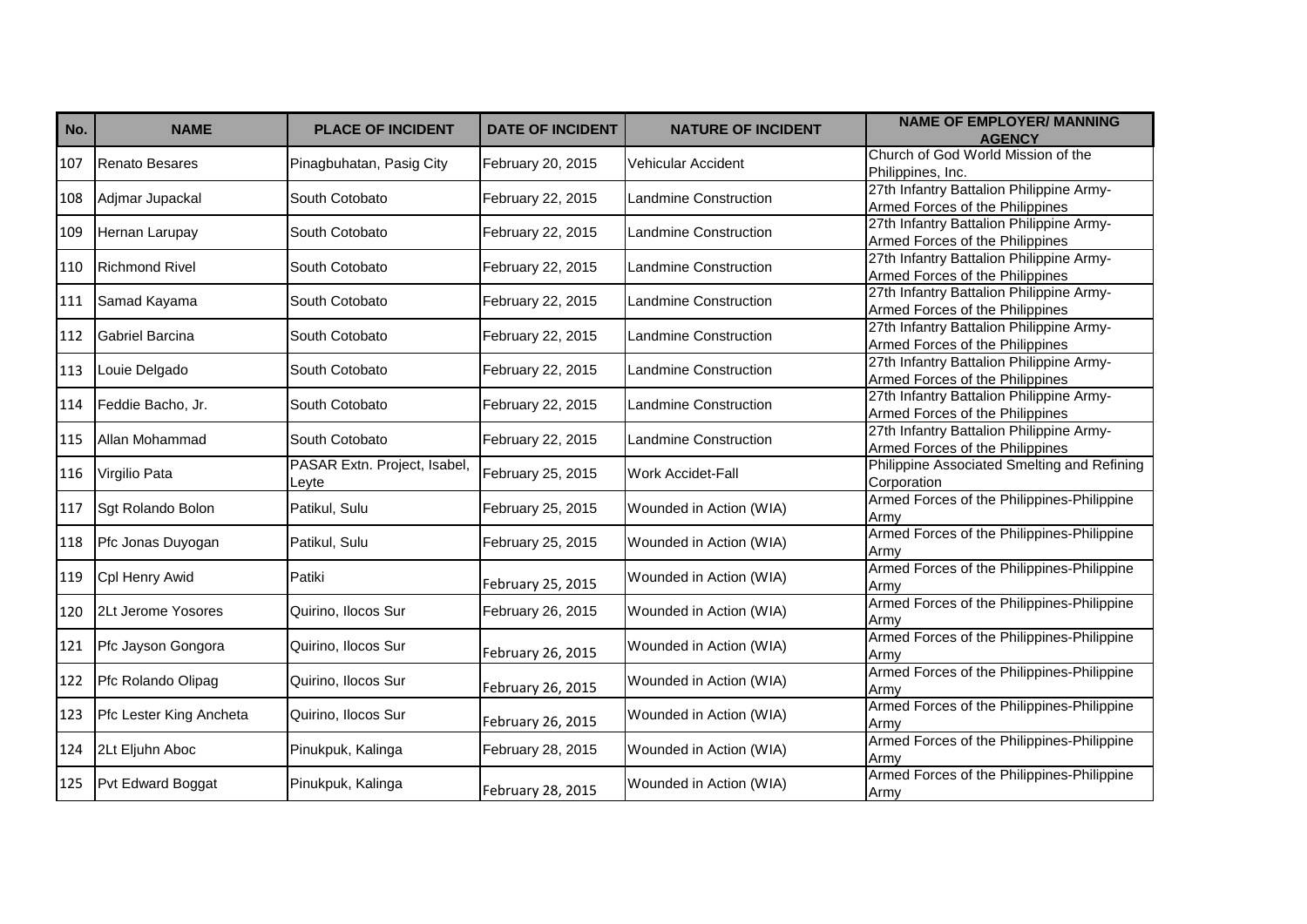| No.          | <b>NAME</b>                | <b>PLACE OF INCIDENT</b>                   | <b>DATE OF INCIDENT</b> | <b>NATURE OF INCIDENT</b> | <b>NAME OF EMPLOYER/ MANNING</b><br><b>AGENCY</b>        |
|--------------|----------------------------|--------------------------------------------|-------------------------|---------------------------|----------------------------------------------------------|
| 126          | <b>Oliver Navarro</b>      | Barangay Suhi, Tacloban City March 3, 2015 |                         | Electrocution             | Infinite Space Construction                              |
| 127          | <b>Pfc Ramil Akiatan</b>   | Patikul, Sulu                              | March 4, 2015           | Wounded in Action (WIA)   | Armed Forces of the Philippines-Philippine<br>Army       |
| 128          | Cpl Carlos Baguio, Jr.     | Patikul, Sulu                              | March 4, 2015           | Wounded in Action (WIA)   | Armed Forces of the Philippines-Philippine<br>Army       |
| 129          | Lt Anthony Ryan Puebla     | Maguindanao                                | March 6, 2015           | Wounded in Action (WIA)   | Armed Forces of the Philippines-Philippine<br>Army       |
| 130          | Michael Dean Bardilas      | Amparo, Butuan City                        | March 7, 2015           | <b>Vehicular Accident</b> | <b>Tekton Entre Multi-purpose Cooperative</b>            |
| 131          | Ssg Marlon Sanico          | Talatan, Maguindanao                       | March 7, 2015           | Wounded in Action (WIA)   | Armed Forces of the Philippines-Philippine<br>Army       |
| 132          | Pc Rogelio Labi-i, Jr.     | Talayan, Maguindanao                       | March 7, 2015           | Wounded in Action (WIA)   | Armed Forces of the Philippines-Philippine<br>Army       |
| 133          | Junberth Bacalso           | Cebu Clty                                  | March 12, 2015          | <b>Work Accident</b>      | Fel Tech                                                 |
| 134          | <b>Ssgt Glenard Tejada</b> | Mustafa, Maguindanao                       | March 17, 2015          | Wounded in Action (WIA)   | Armed Forces of the Philippines-Philippine<br>Army       |
| <b>APRIL</b> |                            |                                            |                         |                           |                                                          |
| 135          | Edgar Bumanglag            | Makati City                                | August 18, 2014         | Cardiovascular Accident   | Department of Labor and Employment-NCr                   |
| 136          | Joseph Brian Limbaga       | Cebu City-within the company               | January 23, 2015        | <b>Work Accident</b>      | Cena Pro Chemical Corporation                            |
| 137          | PO2 Noel Balaca, Jr.       | Mamasapano, Maguindanao                    | January 25, 2015        | Ambush                    | Philippine National Police-Special Action<br>Force (SAF) |
| 138          | PO2 Ephraim Mejia          | Mamasapano, Maguindanao                    | January 25, 2015        | Ambush                    | Philippine National Police-Special Action<br>Force (SAF) |
| 139          | PSInsp. Max Jim Tria       | Mamasapano, Maguindanao                    | January 25, 2015        | Ambush                    | Philippine National Police-Special Action<br>Force (SAF) |
| 140          | PO3 John Lloyd Sumbilla    | Mamasapano, Maguindanao                    | January 25, 2015        | Ambush                    | Philippine National Police-Special Action<br>Force (SAF) |
| 141          | PSInsp. John GaryErana     | Mamasapano, Maguindanao                    | January 25, 2015        | Ambush                    | Philippine National Police-Special Action<br>Force (SAF) |
| 142          | Pinsp. Rennie Tayrus       | Mamasapano, Maguindanao                    | January 25, 2015        | Ambush                    | Philippine National Police-Special Action<br>Force (SAF) |
| 143          | PO3 Victoriano Acain, Jr.  | Mamasapano, Maguindanao                    | January 25, 2015        | Ambush                    | Philippine National Police-Special Action<br>Force (SAF) |
| 144          | PO3 Virgel Villanueva      | Mamasapano, Maguindanao                    | January 25, 2015        | Ambush                    | Philippine National Police-Special Action<br>Force (SAF) |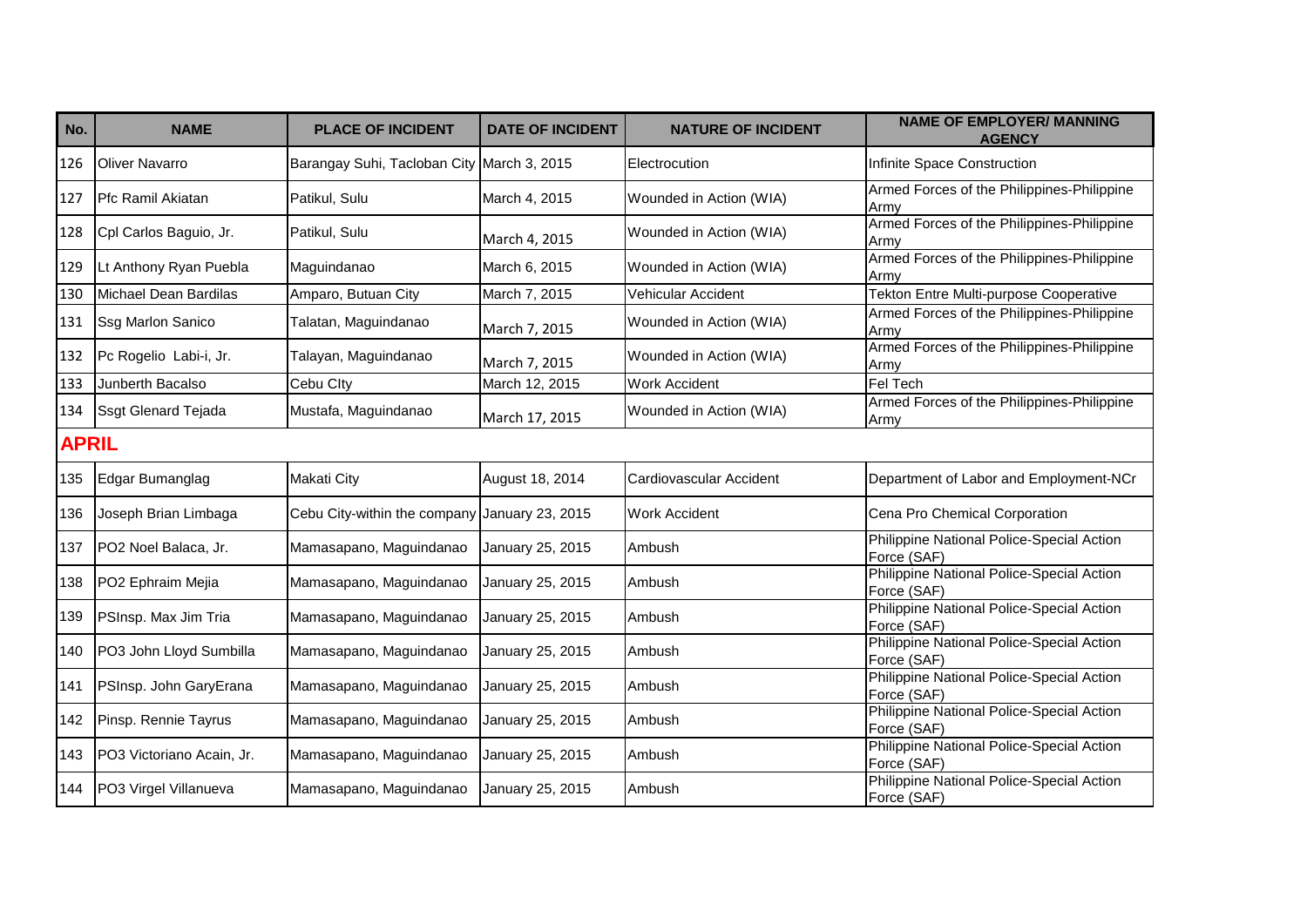| No.        | <b>NAME</b>                           | <b>PLACE OF INCIDENT</b>                        | <b>DATE OF INCIDENT</b> | <b>NATURE OF INCIDENT</b> | <b>NAME OF EMPLOYER/ MANNING</b><br><b>AGENCY</b>                |
|------------|---------------------------------------|-------------------------------------------------|-------------------------|---------------------------|------------------------------------------------------------------|
| 145        | PSInsp. Gednat Tabdi                  | Mamasapano, Maguindanao                         | January 25, 2015        | Ambush                    | Philippine National Police-Special Action<br>Force (SAF)         |
| 146        | PO2 Walner Faustino Danao             | Mamasapano, Maguindanao                         | January 25, 2015        | Ambush                    | Philippine National Police-Special Action<br>Force (SAF)         |
| 147        | PO2 Alvin Asignado                    | Brgy. Parian, Calamba,<br>Laguna                | February 1, 2015        | Shooting Incident         | Philippine National Police-Lucena City                           |
| 148        | Lope Forbes                           | Lucen City, Quezon Prov.                        | February 1, 2015        | <b>Work Accident</b>      | Tantuco Entreprises Inc.                                         |
| 149        | Florencio llao                        | San Juan, Batangas                              | March 11, 2015          | Shooting Incident         | DepEd - Divison of Batangas                                      |
| 150        | Eljames Bayo                          | Cebu City                                       | March 13, 2015          | Vehicular Accident        | <b>Toyo Flex Corporation</b>                                     |
| 151        | <b>Herbert Mabalot</b>                | <b>General Santos City</b>                      | March 20, 2015          | Work Accident             | <b>Frabelle Fishing Corporation</b>                              |
| 152        | PO1 Vincent Salvador<br>Dubouzet, Jr. | Brgy. Hinandayan, Nasipit,<br>Agusan del Norte  | March 26, 2015          | Ambush                    | Philippine National Police-Philippine Public<br>Safety Company   |
| 153        | <b>Sgt Rey Gerzon</b>                 | Brgy. Mahayag, San Miguel,<br>Surigao del Norte | April 1, 2015           | Ambush                    | Armed Forces of the Philippines-Philippine<br>Army               |
| 154        | <b>Marlon Gabutas</b>                 | <b>Cebu City</b>                                | April 7, 2015           | <b>Work Accident</b>      | First Glory Phils. Inc.                                          |
| 155        | <b>Gabriel Ornopio</b>                | Mabolo, Cebu City                               | April 12, 2015          | Electrocution             | <b>Good Shepperd Engineering Technology</b>                      |
| 156        | PO1 Julius Mendoza                    | Navotas Fish Port                               | April 13, 2015          | Shooting Incident         | Philippine National Police-Navotas City<br><b>Police Station</b> |
| 157        | Ismael Ricardo, Jr.                   | <b>General Santos City</b>                      | April 21, 2015          | <b>Work Accident</b>      | Jolly Rob Fishing                                                |
| <b>MAY</b> |                                       |                                                 |                         |                           |                                                                  |
| 158        | Vernadeht Felicio                     | Sitio Banawa, Cebu City                         | July 8, 2014            | Vehicular Accident        | Japan Inter Trade Call Center                                    |
| 159        | <b>Tyrene Mangubat</b>                | Cebu City                                       | November 12, 2014       | <b>Work Accident</b>      | <b>Cebu City Government</b>                                      |
| 160        | <b>Arwin Santalises</b>               | Company Premises Calamba<br>City, Laguna        | January 12, 2015        | <b>Work Accident</b>      | SPI Corporation                                                  |
| 161        | Vicente Dayday                        | Cebu City                                       | <b>January 13, 2015</b> | <b>Work Accident</b>      | <b>Blue Sky Incorporated</b>                                     |
| 162        | SPO1 Eugenio Badrina                  | Sitio Banawa, Cebu City                         | January 30, 2015        | Motorcycle Accident       | Philippine National Police-CIDG Cebu                             |
| 163        | Johnson Delgado                       | Talamban, Cebu                                  | February 9, 2015        | <b>Work Accident</b>      | IPM Construction and Dev't Corp.                                 |
| 164        | PO2 Daniel Babao                      | Mati Police Station, Davao<br>City              | February 15, 2015       | Wounded in Action (WIA)   | Philippine National Police                                       |
| 165        | Arceli Laude                          | Danao City Central School,<br>Danao City        | March 6, 2015           | Explosion                 | Department of Education Region 7                                 |
| 166        | Gino Go                               | Tacloban City, Leyte                            | March 14, 2015          | <b>Work Accident</b>      | Northstar Merchant Corporation Inc.                              |
| 167        | SPO2 Manuel Pacampara, Jr.            | Naga, Puerto, Cagayan de<br>Oro                 | March 24, 2015          | Shooting Incident         | Philippine National Police-Cagayan de Oro<br>City                |
| 168        | Rolando Balan                         | Zamboanga City                                  | March 25, 2015          | Vehicular Accident        | Chao Ching Corporation                                           |
| 169        | <b>Calos Perez</b>                    | Mamasapano, Maguindanao                         | March 25, 2015          | Wounded in Action (WIA)   | Philippine National Police-SAF                                   |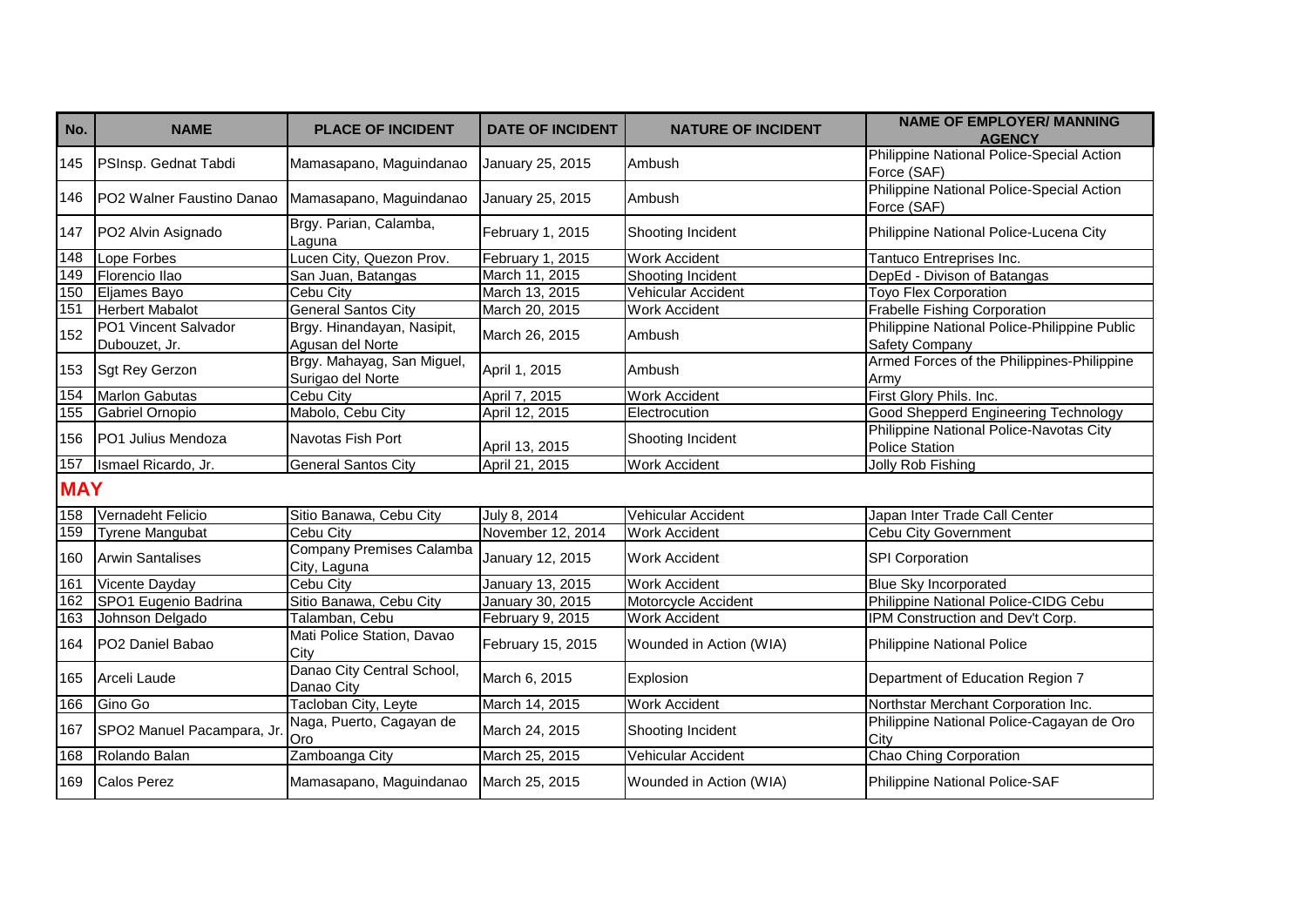| No. | <b>NAME</b>              | <b>PLACE OF INCIDENT</b>                       | <b>DATE OF INCIDENT</b> | <b>NATURE OF INCIDENT</b> | <b>NAME OF EMPLOYER/ MANNING</b><br><b>AGENCY</b> |
|-----|--------------------------|------------------------------------------------|-------------------------|---------------------------|---------------------------------------------------|
| 170 | <b>PO1 Jerome Lendio</b> | Lahug Highway, Cebu City                       | March 26, 2015          | Motorcycle Accident       | Philippine National Police-Cebu City Police       |
| 171 | <b>Charlie Catapang</b>  | Bulua, Cagayan de Oro City                     | April 6, 2015           | Vehicular Accident        | Golden Era Food Chain, Inc.                       |
| 172 | Randy Castillo           | Bulua, Cagayan de Oro City                     | April 6, 2015           | Vehicular Accident        | Golden Era Food Chain, Inc.                       |
| 173 | Laurito Hilaria          | Cebu City                                      | April 8, 2015           | Work Accident             | <b>Carbon Mining</b>                              |
| 174 | Leo Mark Perez           | Company Premises Sto.<br>Tomas, Batangas       | April 22, 2015          | <b>Work Accident</b>      | Shing Hung Plastic Co. Inc.                       |
| 175 | Kim Ermac                | Xavier Estates, Pueble,<br>Cagayan de Oro City | April 22, 2015          | Shooting Incident         | Envisage Security Agency, Inc.                    |
| 176 | <b>Tommy Aloot</b>       | Isabela, Leyte                                 | May 1, 2015             | <b>Work Accident</b>      | <b>EEI Corporation</b>                            |
| 177 | Melchor Lus-ok           | Oriental Mindoro                               | May 4, 2015             | Work Accident             | Santa Clara International Corporation             |
| 178 | Benjamin Camposagrado    | Oriental Mindoro                               | May 4, 2015             | <b>Work Accident</b>      | Santa Clara International Corporation             |
| 179 | Cirilo Baclayon          | Cebu City                                      | May 6, 2015             | Motorcycle Accident       | Secureforce Security Agency                       |
| 180 | Jason Aguanta            | Toledo City, Cebu                              | May 7, 2015             | Vehicular Accident        | Federal North Hardware                            |
| 181 | Lean Joan Santos         | Tuguegarao City                                | May 10, 2015            | Vehicular Accident        | Professional Marketing Insights, Inc.             |
| 182 | Carla Tejada             | Ugong, Valenzuela City                         | May 13, 2015            | Fire Incident             | Kentex Manufacturing Corporation                  |
| 183 | Erickson Rada            | Ugong, Valenzuela City                         | May 13, 2015            | Fire Incident             | Kentex Manufacturing Corporation                  |
| 184 | Supremo Lugano           | Ugong, Valenzuela City                         | May 13, 2015            | Fire Incident             | Kentex Manufacturing Corporation                  |
| 185 | Jordge Piñaloga          | Ugong, Valenzuela City                         | May 13, 2015            | Fire Incident             | Kentex Manufacturing Corporation                  |
| 186 | <b>Marvin Panes</b>      | Ugong, Valenzuela City                         | May 13, 2015            | Fire Incident             | Kentex Manufacturing Corporation                  |
| 187 | Renato Berber            | Ugong, Valenzuela City                         | May 13, 2015            | Fire Incident             | Kentex Manufacturing Corporation                  |
| 188 | <b>Frederick Yco</b>     | Ugong, Valenzuela City                         | May 13, 2015            | Fire Incident             | Kentex Manufacturing Corporation                  |
| 189 | Alfreda Halasan          | Ugong, Valenzuela City                         | May 13, 2015            | Fire Incident             | Kentex Manufacturing Corporation                  |
| 190 | Joanh Buenaventura       | Ugong, Valenzuela City                         | May 13, 2015            | Fire Incident             | Kentex Manufacturing Corporation                  |
| 191 | <b>Gary Buenaventura</b> | Ugong, Valenzuela City                         | May 13, 2015            | Fire Incident             | Kentex Manufacturing Corporation                  |
| 192 | Mari Rose Estorpe        | Ugong, Valenzuela City                         | May 13, 2015            | Fire Incident             | Kentex Manufacturing Corporation                  |
| 193 | Melvin Francisco         | Ugong, Valenzuela City                         | May 13, 2015            | Fire Incident             | Kentex Manufacturing Corporation                  |
| 194 | Myrna Madiclom           | Ugong, Valenzuela City                         | May 13, 2015            | Fire Incident             | Kentex Manufacturing Corporation                  |
| 195 | Marietta Madiclom        | Ugong, Valenzuela City                         | May 13, 2015            | Fire Incident             | Kentex Manufacturing Corporation                  |
| 196 | Michelle Siringan        | Ugong, Valenzuela City                         | May 13, 2015            | Fire Incident             | Kentex Manufacturing Corporation                  |
| 197 | Joanna Marie Jagunos     | Ugong, Valenzuela City                         | May 13, 2015            | Fire Incident             | Kentex Manufacturing Corporation                  |
| 198 | Rosalie Candido          | Ugong, Valenzuela City                         | May 13, 2015            | Fire Incident             | Kentex Manufacturing Corporation                  |
| 199 | Nora Beringuela          | Ugong, Valenzuela City                         | May 13, 2015            | Fire Incident             | Kentex Manufacturing Corporation                  |
| 200 | Jemson Mercene           | Ugong, Valenzuela City                         | May 13, 2015            | Fire Incident             | Kentex Manufacturing Corporation                  |
| 201 | Juvy Requitillo          | Ugong, Valenzuela City                         | May 13, 2015            | Fire Incident             | Kentex Manufacturing Corporation                  |
| 202 | Rebecca Sula             | Ugong, Valenzuela City                         | May 13, 2015            | Fire Incident             | Kentex Manufacturing Corporation                  |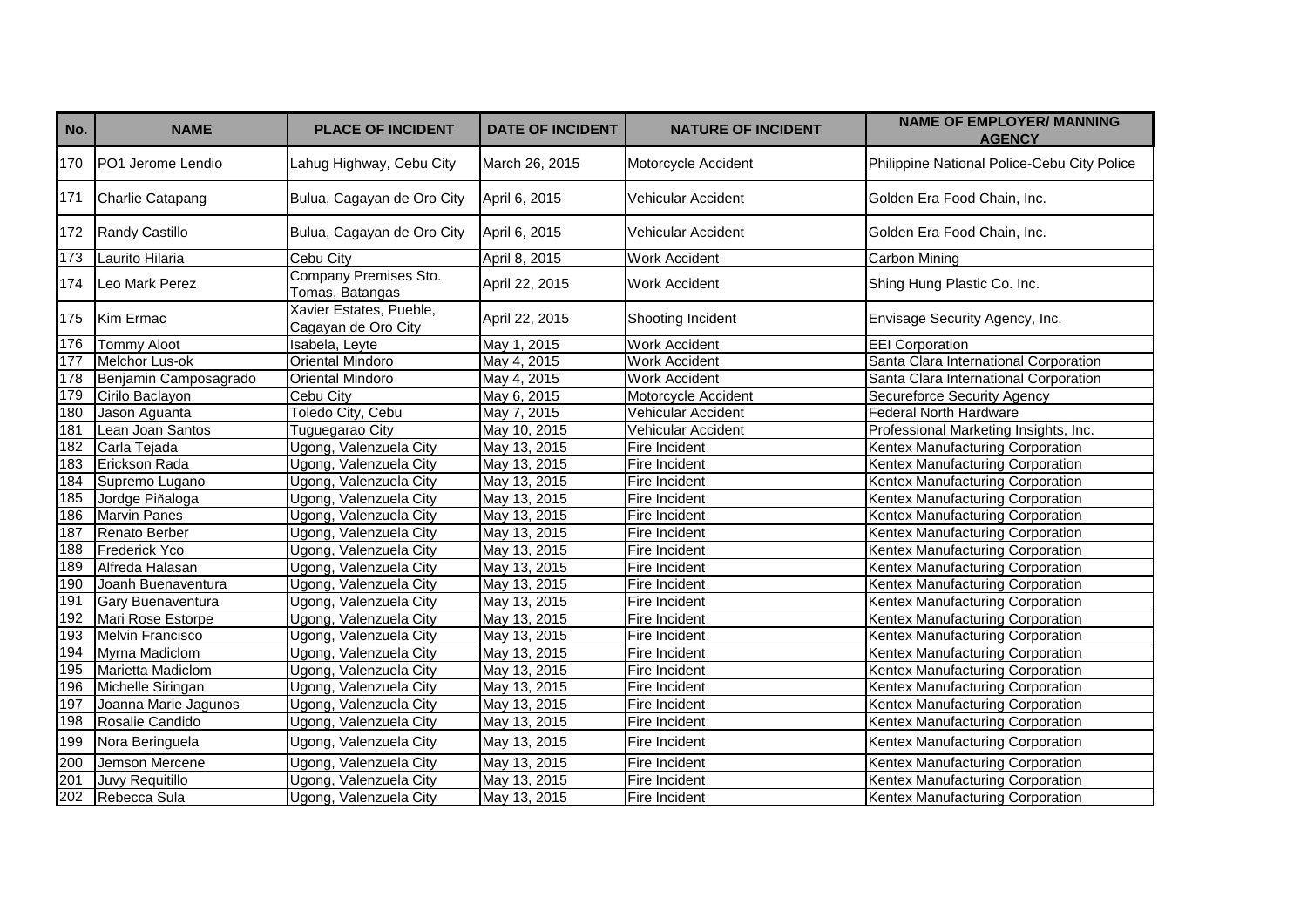| No.              | <b>NAME</b>                         | <b>PLACE OF INCIDENT</b>                    | <b>DATE OF INCIDENT</b> | <b>NATURE OF INCIDENT</b>    | <b>NAME OF EMPLOYER/ MANNING</b><br><b>AGENCY</b> |
|------------------|-------------------------------------|---------------------------------------------|-------------------------|------------------------------|---------------------------------------------------|
| $\overline{203}$ | Mary Joy Sula                       | Ugong, Valenzuela City                      | May 13, 2015            | Fire Incident                | Kentex Manufacturing Corporation                  |
| $\overline{204}$ | Eufemia Reyes                       | Ugong, Valenzuela City                      | May 13, 2015            | Fire Incident                | Kentex Manufacturing Corporation                  |
| 205              | Len-len Zacarias                    | Ugong, Valenzuela City                      | May 13, 2015            | Fire Incident                | Kentex Manufacturing Corporation                  |
| 206              | Jing-jing Zacarias                  | Ugong, Valenzuela City                      | May 13, 2015            | Fire Incident                | Kentex Manufacturing Corporation                  |
| 207              | Jueniza Maambong                    | Ugong, Valenzuela City                      | May 13, 2015            | Fire Incident                | Kentex Manufacturing Corporation                  |
| 208              | Roger Arconilla                     | Binan, Laguna                               | May 14, 2015            | <b>Construction Accident</b> | <b>Tran Asia Construction</b>                     |
| 209              | Carlito Selda, Jr.                  | Binan, Laguna                               | May 14, 2015            | <b>Construction Accident</b> | <b>Tran Asia Construction</b>                     |
| 210              | Joseph Marcuap                      | Binan, Laguna                               | May 14, 2015            | <b>Construction Accident</b> | Tran Asia Construction                            |
| 211              | Jestony Pula                        | Binan, Laguna                               | May 14, 2015            | <b>Construction Accident</b> | <b>Tran Asia Construction</b>                     |
| $\overline{212}$ | Mark Anthony Morada                 | Binan, Laguna                               | May 14, 2015            | <b>Construction Accident</b> | <b>Tran Asia Construction</b>                     |
| 213              | Johndel Celestra                    | Binan, Laguna                               | May 14, 2015            | <b>Construction Accident</b> | <b>Tran Asia Construction</b>                     |
| 214              | James Martin Lopez                  | Cebu City                                   | May 16, 2015            | Motorcycle Accident          | Fr. Landz Pizza Parlor                            |
| 215              | PO3 Rene Balaguer                   | Brgy. Maslog, Legazpi City                  | May 19, 2015            | Wounded in Action (WIA)      | Philippine National Police-Albay Provincial       |
| 216              | <b>IPO2 Ronald Bondad</b>           | Brgy. Maslog, Legazpi City                  | May 19, 2015            | Wounded in Action (WIA)      | Philippine National Police-Albay Provincial       |
| <b>JUNE</b>      |                                     |                                             |                         |                              |                                                   |
| 217              | PO2 Elmer Tisado                    | Samar, Leyte                                | February 26, 2011       | Wounded in Action (WIA)      | <b>Philippine National Police</b>                 |
| 218              | Carlito Lisina                      | Koronadal City                              | February 1, 2012        | Wounded in Action (WIA)      | <b>Philippine National Police</b>                 |
| 219              | Richard Tagapan                     | Mindanao                                    | September 1, 2014       | Shooting Incident            | <b>Philippine National Police</b>                 |
| 220              | Felipe Bagason                      | Novtek premises, Novaliches,<br>Quezon City | April 10, 2015          | <b>Work Accident</b>         | <b>Novtek</b>                                     |
| 221              | Retcel Rabago                       | Quezon City                                 | April 10, 2015          | <b>Work Accident</b>         | Artemis Salt Corporation                          |
| $\overline{222}$ | Hermes Celedonio                    | <b>Iligan City</b>                          | April 13, 2015          | <b>Work Accident</b>         | Samsowah Shipping Company                         |
| 223              | Randy Magleo                        | along Jupiter St., Makati City              | April 17, 2015          | Vehicular Accident           | Golden Cross Security Agency &<br>Investigation   |
| $\overline{224}$ | Ignacio Gumba, Jr.                  | <b>General Santos City</b>                  | May 1, 2015             | Vehicular Accident           | Phil. Cinmic Inducstrial Cooperative              |
| 225              | SPO2 Bernardo Apolinario<br>Matibag | Lemery, Batangas                            | May 9, 2015             | Vehicular Accident           | Philippine National Police-Lemery, Batangas       |
| 226              | PO1 Dexter Amor                     | Lemery, Batangas                            | May 9, 2015             | Vehicular Accident           | Philippine National Police-Lemery, Batangas       |
| 227              | <b>Wilson Enriquez</b>              | <b>Claret High School</b>                   | May 9, 2015             | Electrocution                | <b>YN Builders and Supply</b>                     |
| 228              | Violeta Yamido                      | Ugong, Valenzuela City                      | May 13, 2015            | Fire Incident                | Kentex Manufacturing Corporation                  |
| 229              | Jenilyn Nabor                       | Ugong, Valenzuela City                      | May 13, 2015            | Fire Incident                | Kentex Manufacturing Corporation                  |
| 230              | Brenda Bentayao                     | Ugong, Valenzuela City                      | May 13, 2015            | Fire Incident                | Kentex Manufacturing Corporation                  |
| 231              | Jhomar Ramilo                       | Ugong, Valenzuela City                      | May 13, 2015            | Fire Incident                | Kentex Manufacturing Corporation                  |
| 232              | Elizabeth Banico                    | Ugong, Valenzuela City                      | May 13, 2015            | Fire Incident                | Kentex Manufacturing Corporation                  |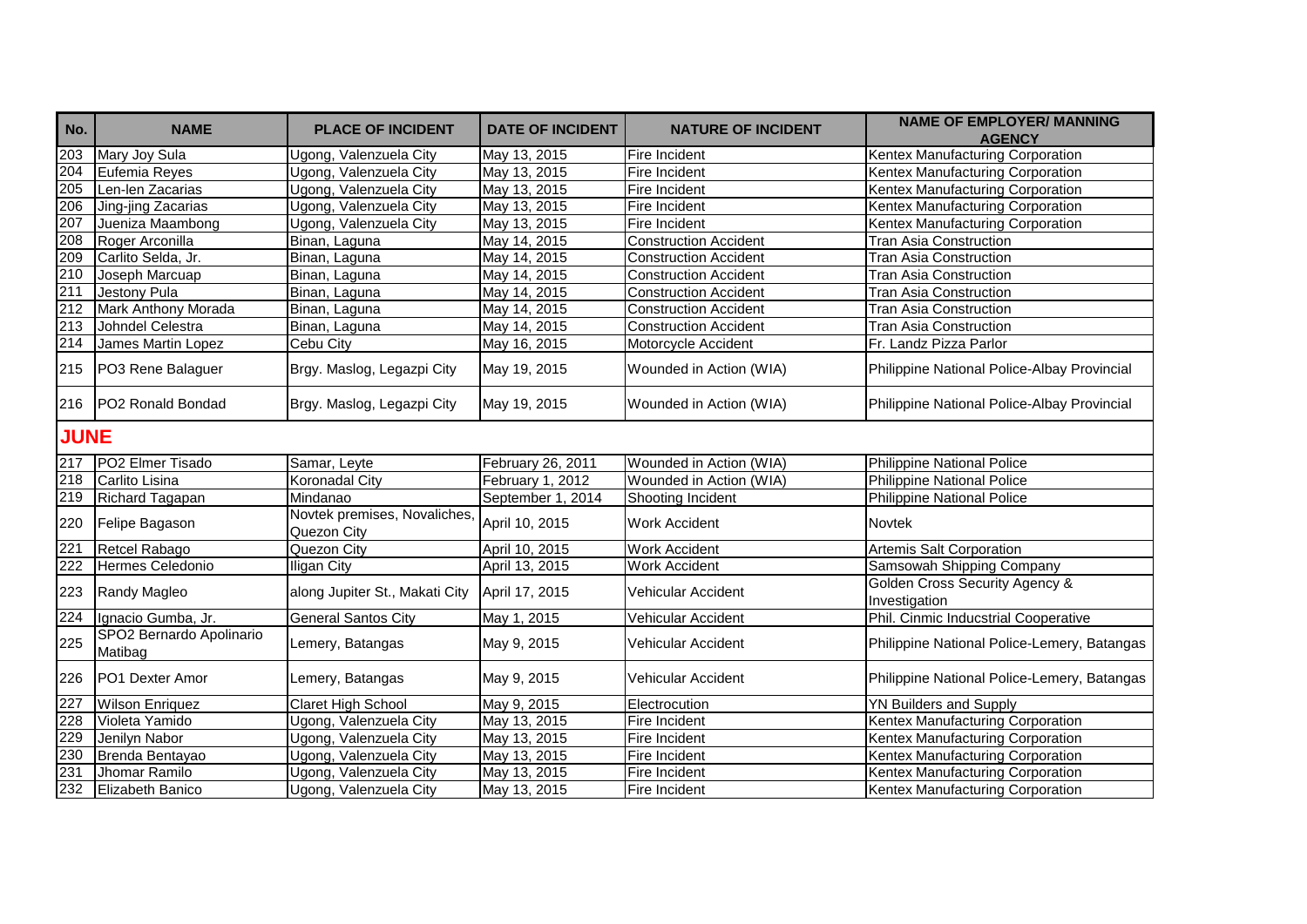| No. | <b>NAME</b>                | <b>PLACE OF INCIDENT</b>             | <b>DATE OF INCIDENT</b> | <b>NATURE OF INCIDENT</b> | <b>NAME OF EMPLOYER/ MANNING</b><br><b>AGENCY</b> |
|-----|----------------------------|--------------------------------------|-------------------------|---------------------------|---------------------------------------------------|
| 233 | Jilyn Jeane Gabato         | Ugong, Valenzuela City               | May 13, 2015            | Fire Incident             | Kentex Manufacturing Corporation                  |
| 234 | San Belando                | Ugong, Valenzuela City               | May 13, 2015            | Fire Incident             | Kentex Manufacturing Corporation                  |
| 235 | <b>Ruben Vistal</b>        | Ugong, Valenzuela City               | May 13, 2015            | Fire Incident             | Kentex Manufacturing Corporation                  |
| 236 | Jerrylyn Calago            | Ugong, Valenzuela City               | May 13, 2015            | Fire Incident             | Kentex Manufacturing Corporation                  |
| 237 | Carlo Salamat              | Ugong, Valenzuela City               | May 13, 2015            | Fire Incident             | Kentex Manufacturing Corporation                  |
| 238 | Rosalie Refugia            | Ugong, Valenzuela City               | May 13, 2015            | Fire Incident             | Kentex Manufacturing Corporation                  |
| 239 | Beato Refugia              | Ugong, Valenzuela City               | May 13, 2015            | Fire Incident             | Kentex Manufacturing Corporation                  |
| 240 | Romel Itable               | Ugong, Valenzuela City               | May 13, 2015            | Fire Incident             | Kentex Manufacturing Corporation                  |
| 241 | <b>Ruel Fernandez</b>      | Ugong, Valenzuela City               | May 13, 2015            | Fire Incident             | Kentex Manufacturing Corporation                  |
| 242 | Mary Liza Apostol          | Ugong, Valenzuela City               | May 13, 2015            | Fire Incident             | Kentex Manufacturing Corporation                  |
| 243 | Sofia Servande             | Ugong, Valenzuela City               | May 13, 2015            | Fire Incident             | Kentex Manufacturing Corporation                  |
| 244 | Mary Magtama               | Ugong, Valenzuela City               | May 13, 2015            | Fire Incident             | Kentex Manufacturing Corporation                  |
| 245 | Joenell Tabano             | Ugong, Valenzuela City               | May 13, 2015            | Fire Incident             | Kentex Manufacturing Corporation                  |
| 246 | Lileth Serrano             | Ugong, Valenzuela City               | May 13, 2015            | Fire Incident             | Kentex Manufacturing Corporation                  |
| 247 | <b>Elvie Melendres</b>     | Ugong, Valenzuela City               | May 13, 2015            | Fire Incident             | Kentex Manufacturing Corporation                  |
| 248 | <b>Vick Pontillas</b>      | Ugong, Valenzuela City               | May 13, 2015            | Fire Incident             | Kentex Manufacturing Corporation                  |
| 249 | Elmar Centino              | Ugong, Valenzuela City               | May 13, 2015            | Fire Incident             | Kentex Manufacturing Corporation                  |
| 250 | <b>Michale Sabit</b>       | Ugong, Valenzuela City               | May 13, 2015            | Fire Incident             | Kentex Manufacturing Corporation                  |
| 251 | Jessie Falalimpa           | Ugong, Valenzuela City               | May 13, 2015            | Fire Incident             | Kentex Manufacturing Corporation                  |
| 252 | <b>Marco Esteves</b>       | Ugong, Valenzuela City               | May 13, 2015            | Fire Incident             | Kentex Manufacturing Corporation                  |
| 253 | <b>Alfie Pontillas</b>     | Ugong, Valenzuela City               | May 13, 2015            | Fire Incident             | Kentex Manufacturing Corporation                  |
| 254 | <b>Mary Anne Ardales</b>   | Ugong, Valenzuela City               | May 13, 2015            | Fire Incident             | Kentex Manufacturing Corporation                  |
| 255 | Bernardita Logrono         | Ugong, Valenzuela City               | May 13, 2015            | Fire Incident             | Kentex Manufacturing Corporation                  |
| 256 | Karen Ching                | Ugong, Valenzuela City               | May 13, 2015            | Fire Incident             | Kentex Manufacturing Corporation                  |
| 257 | Ella Mae Ching             | Ugong, Valenzuela City               | May 13, 2015            | Fire Incident             | Kentex Manufacturing Corporation                  |
| 258 | Irene Llaneta              | Ugong, Valenzuela City               | May 13, 2015            | Fire Incident             | Kentex Manufacturing Corporation                  |
| 259 | Rodrigo Llaneta            | Ugong, Valenzuela City               | May 13, 2015            | Fire Incident             | Kentex Manufacturing Corporation                  |
| 260 | Gerlie Rada                | Ugong, Valenzuela City               | May 13, 2015            | Fire Incident             | Kentex Manufacturing Corporation                  |
| 261 | <b>Bryan Bristol</b>       | Jollibee premises,<br>Zamboanga City | May 16, 2015            | <b>Work Accident</b>      | Jollibee Food Corporation                         |
| 262 | Deogracion Jimenez         | Cebu City                            | May 16, 2015            | Fire Incident             | Casino EspanolCebu                                |
| 263 | Dante Bacus                | Cebu City                            | May 16, 2015            | Fire Incident             | Casino EspanolCebu                                |
| 264 | <b>Robert Batalla</b>      |                                      | May 21, 2015            | <b>Heat Stroke</b>        | DOLE Region 2                                     |
| 265 | <b>Henry Bulactin</b>      | Subangdaku, Mandaue City             | May 22, 2015            | <b>Work Accident</b>      | Rorobus Transport Services, Inc.                  |
| 266 | PO1 Virgilio Cabangis, Jr. | Caloocan City                        | May 26, 2015            | Shooting Incident         | <b>Philippine National Police</b>                 |
| 267 | John Matulak               | Kauswagan, Cagayan de Oro<br>City    | May 30, 2015            | Motorcycle Accident       | N-Hotel                                           |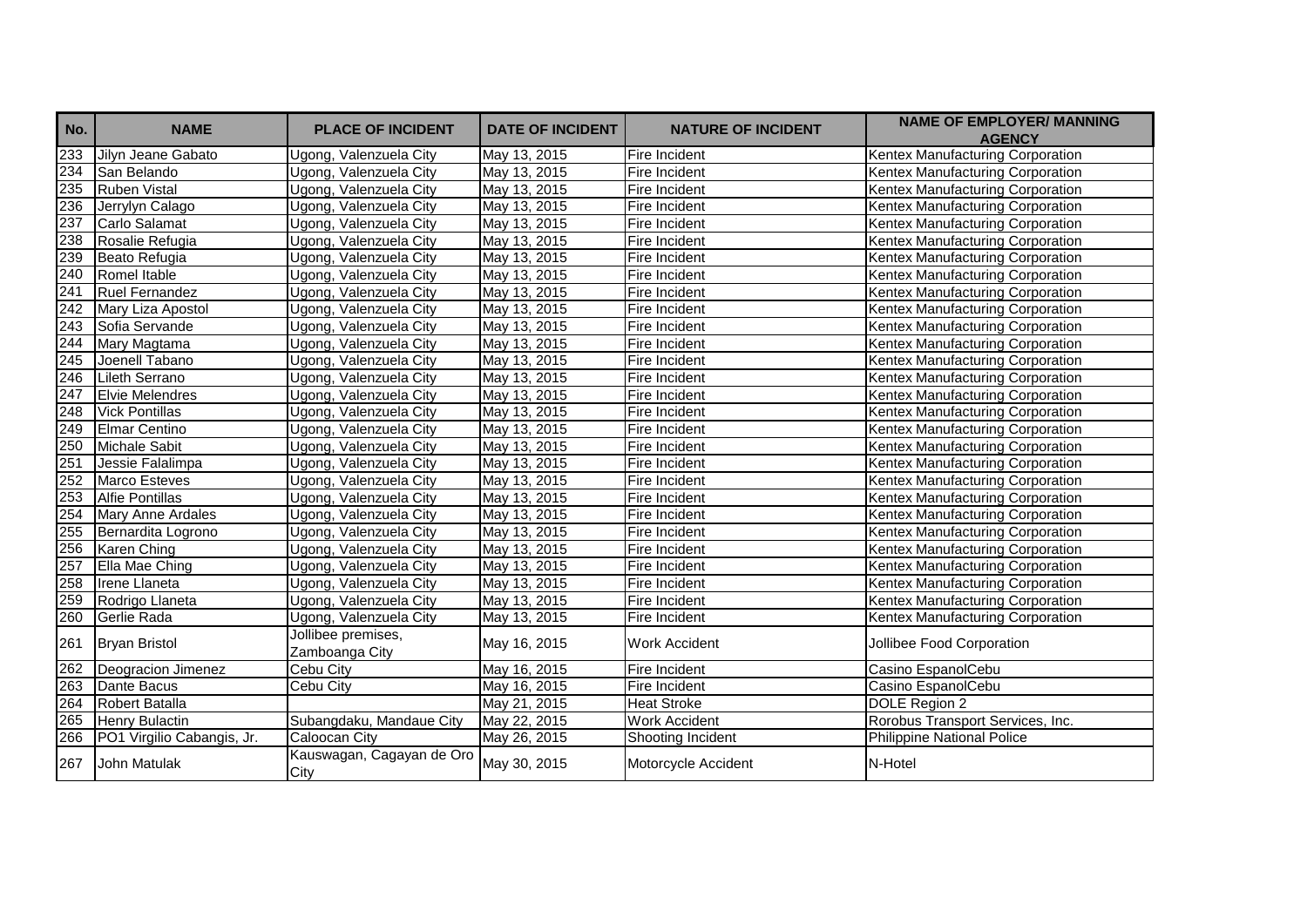| No.         | <b>NAME</b>                  | <b>PLACE OF INCIDENT</b>          | <b>DATE OF INCIDENT</b> | <b>NATURE OF INCIDENT</b>                  | <b>NAME OF EMPLOYER/ MANNING</b><br><b>AGENCY</b> |
|-------------|------------------------------|-----------------------------------|-------------------------|--------------------------------------------|---------------------------------------------------|
| 268         | <b>Kyne Oraiz</b>            | Kauswagan, Cagayan de Oro<br>City | May 30, 2015            | Motorcycle Accident                        | Prime Well Manpower Agency                        |
| 269         | Renante Dagoco               | <b>General Santos City</b>        | June 1, 2015            | Vehicular Accident                         | <b>SOCOPA Security Agency</b>                     |
| 270         | PO2 Marlon Castillo          | Las Pinas City                    | June 2, 2015            | Stabbing Incident                          | <b>Philippine National Police</b>                 |
| 271         | PO1 Charlie Balan            | Las Pinas City                    | June 3, 2015            | Stabbing Incident                          | Philippine National Police                        |
| 272         | Mark Herwin Siuyco           | Oroquieta City                    | June 3, 2015            | Motorcycle Accident                        | Alano & Sons Credit Corp.                         |
| 273         | Javier Capada                | Company premises, Cebu<br>City    | June 14, 2015           | <b>Work Accident</b>                       | Sunline Corporation                               |
| <b>JULY</b> |                              |                                   |                         |                                            |                                                   |
| 274         | <b>Sherwin Petisme</b>       | Korea                             |                         | 18-Nov-2014 Work Accident                  | <b>Scanmar Maritime</b>                           |
| 275         | Jhoan Rose Malunes           | Sto. Tomas, Batangas              |                         | 28-Apr-2015 Vehicular Accident             | Jollibee Food Corp.-Sto. Tomas, Batangas          |
| 276         | Rolly Namanama               | Maramag, Bukidnon                 |                         | 29-Apr-2015 Shooting Incident              | Rural Transit Mindanao Inc.                       |
| 277         | Joel Jorquia                 | Cagayan de Oro City               |                         | 30-Apr-2015 Shooting Incident              | Dagohoy Security Agency                           |
| 278         | Santiago Almohanid           | Leganes, Iloilo                   |                         | 18-May-2015 Electrical Burn                | <b>DVJ Telecommunication</b>                      |
| 279         | Dave Cabrera                 | Calamba City, Laguna              |                         | 29-May-2015 Work Accident                  | TNC Chemicals Phils., Inc.                        |
| 280         | <b>Ted Delos Santos</b>      | Calamba City, Laguna              |                         | 29-May-2015 Work Accident                  | TNC Chemicals Phils., Inc,                        |
| 281         | <b>Leonard Onte</b>          | Calamba City, Laguna              |                         | 29-May-2015 Work Accident                  | TNC Chemicals Phils., Inc,                        |
| 282         | <b>Almar Sison</b>           | Calamba City, Laguna              |                         | 29-May-2015 Work Accident                  | TNC Chemicals Phils., Inc,                        |
| 283         | John-john Bitago             | Sto. Tomas, Batangas              |                         | 31-May-2015 Work Accident                  | Betonbao Phils., Inc.                             |
| 284         | <b>Michael Emil Cardines</b> | Rosario, Cavite                   |                         | 2-Jun-2015 Work Accident                   | Tae Sung Company, Inc.                            |
| 285         | Josephine Dela Cruz          | Jaro, Iloilo                      |                         | 5-Jun-2015 Cardiovascular Accident         | DOLE Region 6                                     |
| 286         | <b>Rizaldy Dela Torre</b>    | Ayala Bridge, Manila              |                         | 15-Jun-2015 Work Accident                  | Amsteel Structures Inc.                           |
| 287         | Joenel Siva                  | Surallah, South Cotobato          |                         | 15-Jun-2015 Vehicular Accident             | Supreme Investigation and Security Agency         |
| 288         | Nestor Villanueva            | Agdangan, Baao, Cam. Sur          |                         | 18-Jun-2015 Work Accident                  | <b>EPL Genration Const. &amp; Supply</b>          |
| 289         | <b>Gabriel Dayem</b>         | Polomolok, South Cotobato         |                         | 23-Jun-2015 Vehicular Accident             | Tibud sa Kabatiwasan Multi-purpose<br>Cooperative |
| 290         | Nelson Ombrero               | Bancasi, Butuan City              |                         | 23-Jun-2015 Vehicular Accident             | Orgon Wood Industry                               |
| 291         | Maylanie Gamil               | Bancasi, Butuan City              |                         | 23-Jun-2015 Vehicular Accident             | <b>Bureau of Fire Protection</b>                  |
| 292         | Mc Anthony Avis              | Bancasi, Butuan City              |                         | 23-Jun-2015 Vehicular Accident             | Nasipit National High School                      |
| 293         | <b>Elmer Peje</b>            | Cabid-an, Sorsogon City           |                         | 24-Jun-2015 Machine Accident               | Peter Paul Philippines Corp.                      |
| 294         | Jonathan Oldan               | Imus City, Cavite                 |                         | 25-Jun-2015 Shooting Incident              | <b>CNN Philippines</b>                            |
| 295         | Raymond Julius Mamuyac       | Nichols, Pasay City               |                         | 3-Jul-2015 Vehicular Accident (Motorcycle) | <b>Globe Security Services Corporation</b>        |
| 296         | <b>Godfrey Ablao</b>         | La Trinidad, Benguet              | 3-Jul-2015 Landslide    |                                            | N/A                                               |
| 297         | <b>Wendell Talibong</b>      | Linamon, Lanao del Norte          |                         | 4-Jul-2015 Falling Accident                | <b>DXDD-Radio Station</b>                         |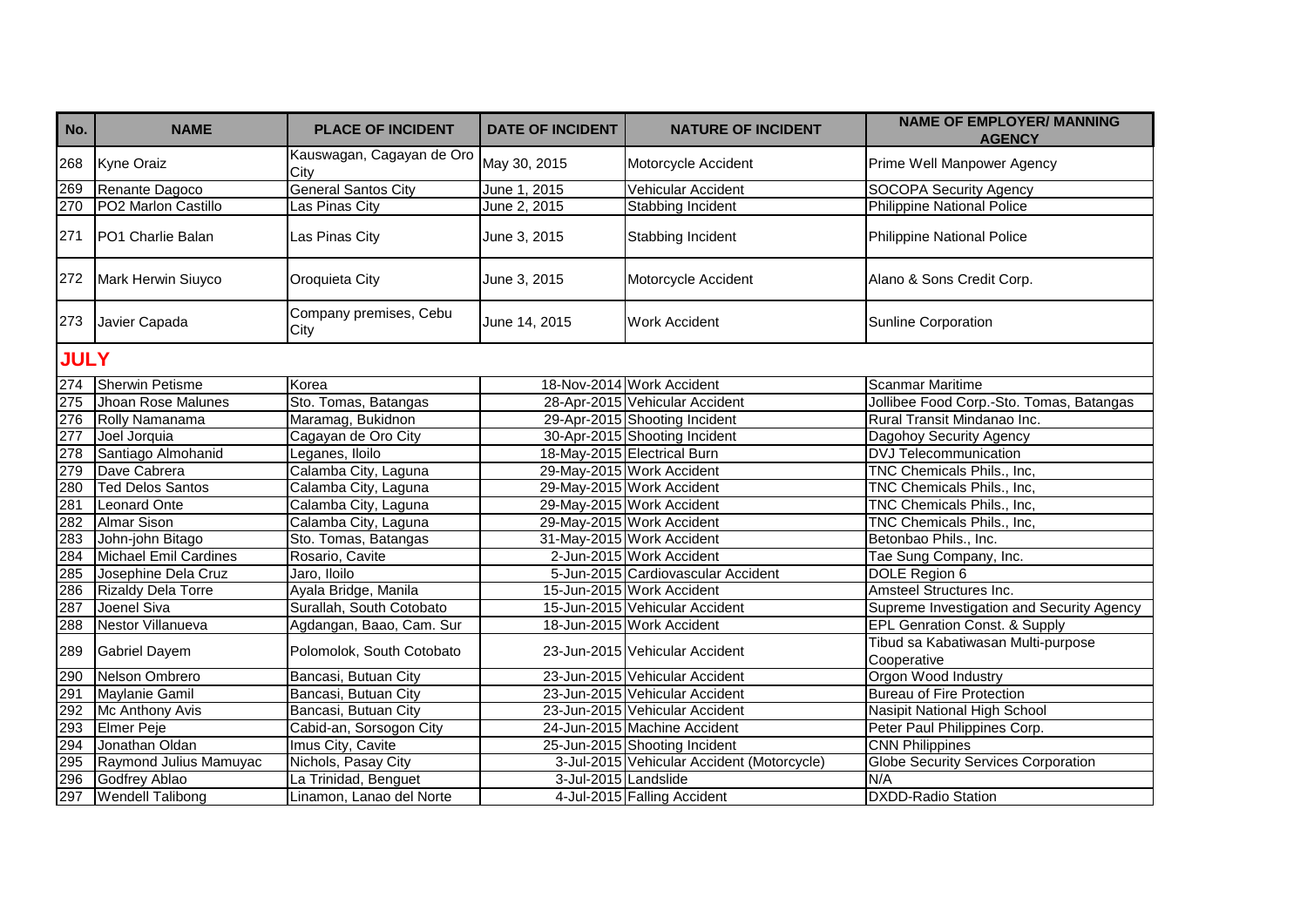| No.  | <b>NAME</b>              | <b>PLACE OF INCIDENT</b>    | <b>DATE OF INCIDENT</b> | <b>NATURE OF INCIDENT</b>            | <b>NAME OF EMPLOYER/ MANNING</b><br><b>AGENCY</b>  |
|------|--------------------------|-----------------------------|-------------------------|--------------------------------------|----------------------------------------------------|
| 298  | Ronel Diorda             | Atimonan, Quezon            |                         | 12-Jul-2015 Shooting Incident        | Armed Forces of the Philippines                    |
| 299  | Gian Oswald Perida       | Atimonan, Quezon            |                         | 12-Jul-2015 Shooting Incident        | Armed Forces of the Philippines                    |
| 300  | <b>Gilbert Pacio</b>     | Atimonan, Quezon            |                         | 12-Jul-2015 Shooting Incident        | Armed Forces of the Philippines                    |
| 301  | Jim Golian               | Kapangan, Benguet           |                         | 14-Jul-2015 Vehicular Accident (Bus) | <b>Cynth Anthony Express</b>                       |
| 302  | <b>Raymart Credo</b>     | <b>Iloilo City</b>          |                         | 16-Jul-2015 Construction Accident    | Monocrete Construction                             |
| 303  | John Bhert Dragon        | <b>Iloilo City</b>          |                         | 16-Jul-2015 Construction Accident    | Monocrete Construction                             |
| 304  | Norman Manuel            | Zamboanga City              |                         | 21-Jul-2015 Food Poisoning           | N/A                                                |
| 305  | Junibert Sanchez         | Zamboanga City              |                         | 21-Jul-2015 Food Poisoning           | N/A                                                |
| 306  | John Peter Maquilan      | Zamboanga City              |                         | 21-Jul-2015 Food Poisoning           | N/A                                                |
| 307  | Rodel Cruz               | Zamboanga City              |                         | 21-Jul-2015 Food Poisoning           | N/A                                                |
| 308  | <b>Eduard Tuban</b>      | Zamboanga City              |                         | 21-Jul-2015 Food Poisoning           | N/A                                                |
| 309  | Roderico Manuel          | Zamboanga City              |                         | 21-Jul-2015 Food Poisoning           | N/A                                                |
|      | <b>AUGUST</b>            |                             |                         |                                      |                                                    |
| 310  | Rollie De Leon           | Delpan, Tondo, Manila       |                         | 24-Dec-2014 Work Accident            | <b>Tungol Trading</b>                              |
| 311  | Pfc Edsel Maghuyop       | Compostella Valley Province |                         | 10-Jan-2015 Wounded in Action (WIA)  | Armed Forces of the Philippines-Philippine<br>Army |
| 312  | Pfc Jesus Dacutanan      | <b>Bukidnon</b>             |                         | 22-Jan-2015 Wounded in Action (WIA)  | Armed Forces of the Philippines-Philippine<br>Army |
| 313. | Pfc Jonas Duyogan        | Lanao del Sur               |                         | 18-Feb-2015 Wounded in Action (WIA)  | Armed Forces of the Philippines-Philippine<br>Army |
| 314  | Cpl Henry Awid           | Patikul, Sulu               |                         | 25-Feb-2015 Wounded in Action (WIA)  | Armed Forces of the Philippines-Philippine<br>Army |
| 315  | Sgt Rolando Bolon        | Patikul, Sulu               |                         | 25-Feb-2015 Wounded in Action (WIA)  | Armed Forces of the Philippines-Philippine<br>Army |
| 316  | Pfc Lester King Ancheta  | Quirino, Ilocos Sur         |                         | 26-Feb-2015 Wounded in Action (WIA)  | Armed Forces of the Philippines-Philippine<br>Armv |
| 317  | Pfc Rogelio Labi-I, Jr.  | Maguindanao                 |                         | 7-Mar-2015 Wounded in Action (WIA)   | Armed Forces of the Philippines-Philippine<br>Army |
| 318  | <b>Ssg Marlon Sanico</b> | Maguindanao                 |                         | 7-Mar-2015 Wounded in Action (WIA)   | Armed Forces of the Philippines-Philippine<br>Army |
| 319  | Ssg Glenard Tejada       | Shariff Saydona             |                         | 10-Mar-2015 Wounded in Action (WIA)  | Armed Forces of the Philippines-Philippine<br>Army |
| 320  | Pfc Arcel Pajaron        | Surigao del Norte           |                         | 12-Mar-2015 Wounded in Action (WIA)  | Armed Forces of the Philippines-Philippine<br>Army |
| 321  | George Molina            | Cebu City                   |                         | 17-Mar-2015 Vehicular Accident       | Community Rural Bank of Catmon, Cebu               |
| 322  | <b>Pfc Andrew Gamit</b>  | Surigao del Sur             |                         | 24-Mar-2015 Wounded in Action (WIA)  | Armed Forces of the Philippines-Philippine<br>Army |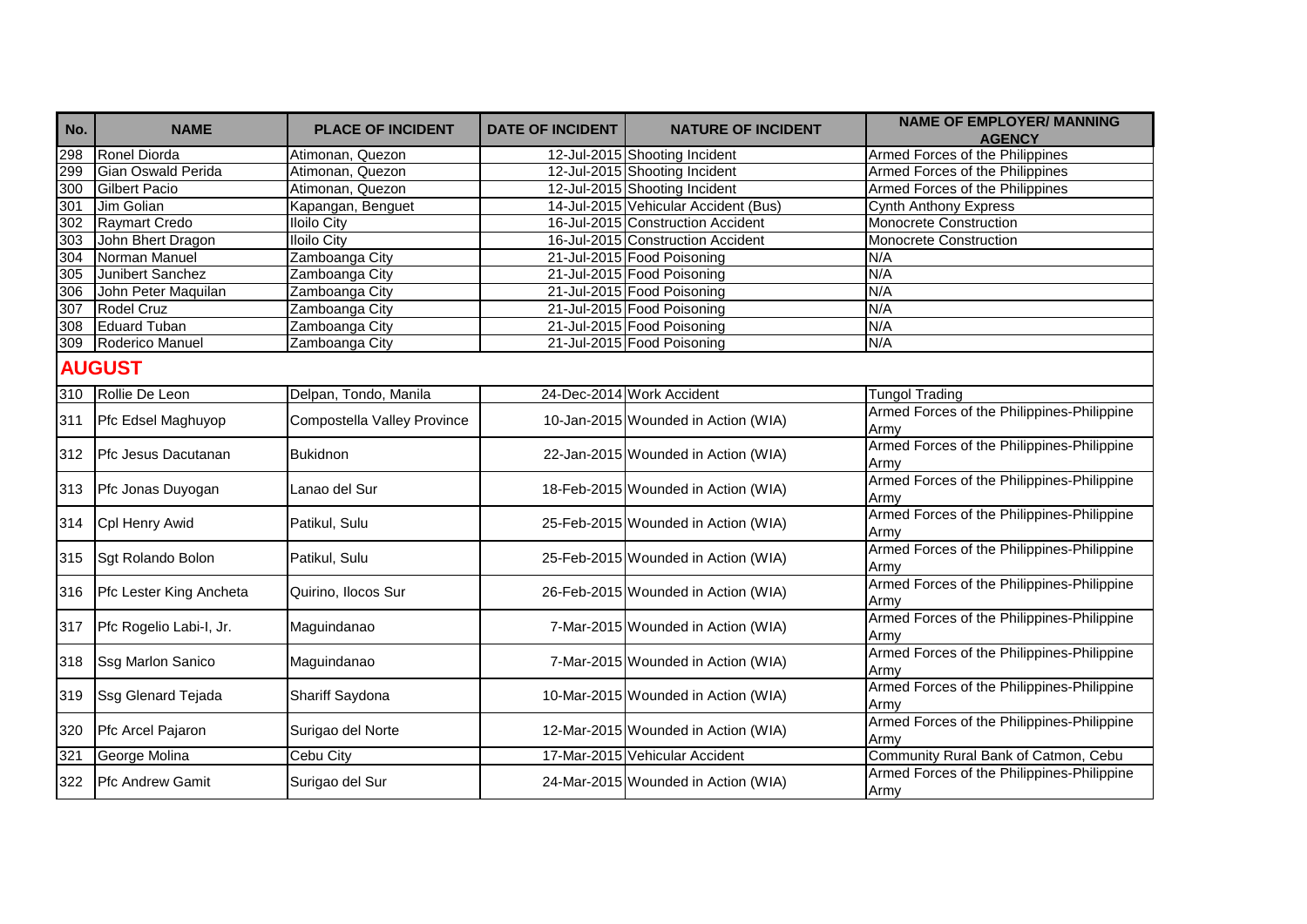| No.              | <b>NAME</b>                       | <b>PLACE OF INCIDENT</b>     | <b>DATE OF INCIDENT</b> | <b>NATURE OF INCIDENT</b>                 | <b>NAME OF EMPLOYER/ MANNING</b><br><b>AGENCY</b>  |
|------------------|-----------------------------------|------------------------------|-------------------------|-------------------------------------------|----------------------------------------------------|
| 323              | Pfc Zainudin Abubakar             | Compostella Valley Province  |                         | 25-Mar-2015 Wounded in Action (WIA)       | Armed Forces of the Philippines-Philippine<br>Army |
| $\overline{324}$ | Sheila Marie Orlanda              | Calamba City, Laguan         |                         | 10-Apr-2015 Vehicular Accident            | Avance Pilipinas, Inc.                             |
| 325              | Dante Ympal                       | Sta. Rosa, Laguna            |                         | 19-Apr-2015 Shooting Incident             | Jantro Security Agency, Inc,                       |
| 326              | Pfc Mark Joel Antonie<br>Callueng | Davao City                   |                         | 10-May-2015 Wounded in Action (WIA)       | Armed Forces of the Philippines-Philippine<br>Army |
| 327              | Jessie Boy Lauron                 | inside the construction site |                         | 12-May-2015 Construction Accident         | <b>Primary Structures Corporation</b>              |
| 328              | Pfc Ariston Esteban               | Abra                         |                         | 18-May-2015 Wounded in Action (WIA)       | Armed Forces of the Philippines-Philippine<br>Armv |
| 329              | Pfc Maynard Manno                 | Abra                         |                         | 18-May-2015 Wounded in Action (WIA)       | Armed Forces of the Philippines-Philippine<br>Army |
| 330              | Pfc Eldie Sabanal                 | Cateel, Davao Oriental       |                         | 26-May-2015 Wounded in Action (WIA)       | Armed Forces of the Philippines-Philippine<br>Armv |
| 331              | <b>Pfc Jimson Sacote</b>          | Motiong, Western Samar       |                         | 27-May-2015 Wounded in Action (WIA)       | Armed Forces of the Philippines-Philippine<br>Army |
| 332              | <b>Pvt Noriel Silvestre</b>       | Matuguinao, Northern Samar   |                         | 29-May-2015 Wounded in Action (WIA)       | Armed Forces of the Philippines-Philippine<br>Army |
| 333              | Pfc Ardee Tangi                   | Gubat, Sorsogon              |                         | 30-May-2015 Wounded in Action (WIA)       | Armed Forces of the Philippines-Philippine<br>Armv |
| 334              | Edgardo Sibal                     | San Pedro, Laguna            |                         | 5-Jun-2015 Work Accident                  | Alaska Milk Corporation                            |
| 335              | Pfc Wilfredo Ligsay               | North Cotobato               |                         | 12-Jun-2015 Wounded in Action (WIA)       | Armed Forces of the Philippines-Philippine<br>Armv |
| 336              | Cpl Manrico Mercader              | Las Nava, Nothern Samar      |                         | 15-Jun-2015 Wounded in Action (WIA)       | Armed Forces of the Philippines-Philippine<br>Army |
| $\overline{337}$ | Manny Hortizuela                  | Bacnotan, La Uinon           |                         | 18-Jun-2015 Motorcycle Accident           | Union Christian College                            |
| 338              | <b>Joel Vicente</b>               | Magallanes, Makati City      |                         | 19-Jun-2015 Vehicular Accident            | <b>Philips Gadget</b>                              |
| 339              | Pfc Gilbert Jocame                | Basilan                      |                         | 23-Jun-2015 Wounded in Action (WIA)       | Armed Forces of the Philippines-Philippine<br>Army |
| 340              | Aquilles Cabique                  | inside the company premises  |                         | 9-Jul-2015 Work Accident (Falling debris) | Excell Roofing Corp.                               |
| 341              | Pfc Louie Tapiador                | Arimonan, Quezon Prov.       |                         | 12-Jul-2015 Wounded in Action (WIA)       | Armed Forces of the Philippines-Philippine<br>Army |
| 342              | Pfc Isabelo Pascua                | Arimonan, Quezon Prov.       |                         | 12-Jul-2015 Wounded in Action (WIA)       | Armed Forces of the Philippines-Philippine<br>Armv |
| 343              | Cpl Michael Lubian                | Arimonan, Quezon Prov.       |                         | 12-Jul-2015 Wounded in Action (WIA)       | Armed Forces of the Philippines-Philippine<br>Army |
| 344              | Noly M.Carandang                  | San Jose, Batangas           |                         | 12-Jul-2015 Work Accident                 | S.A.M. Poultry                                     |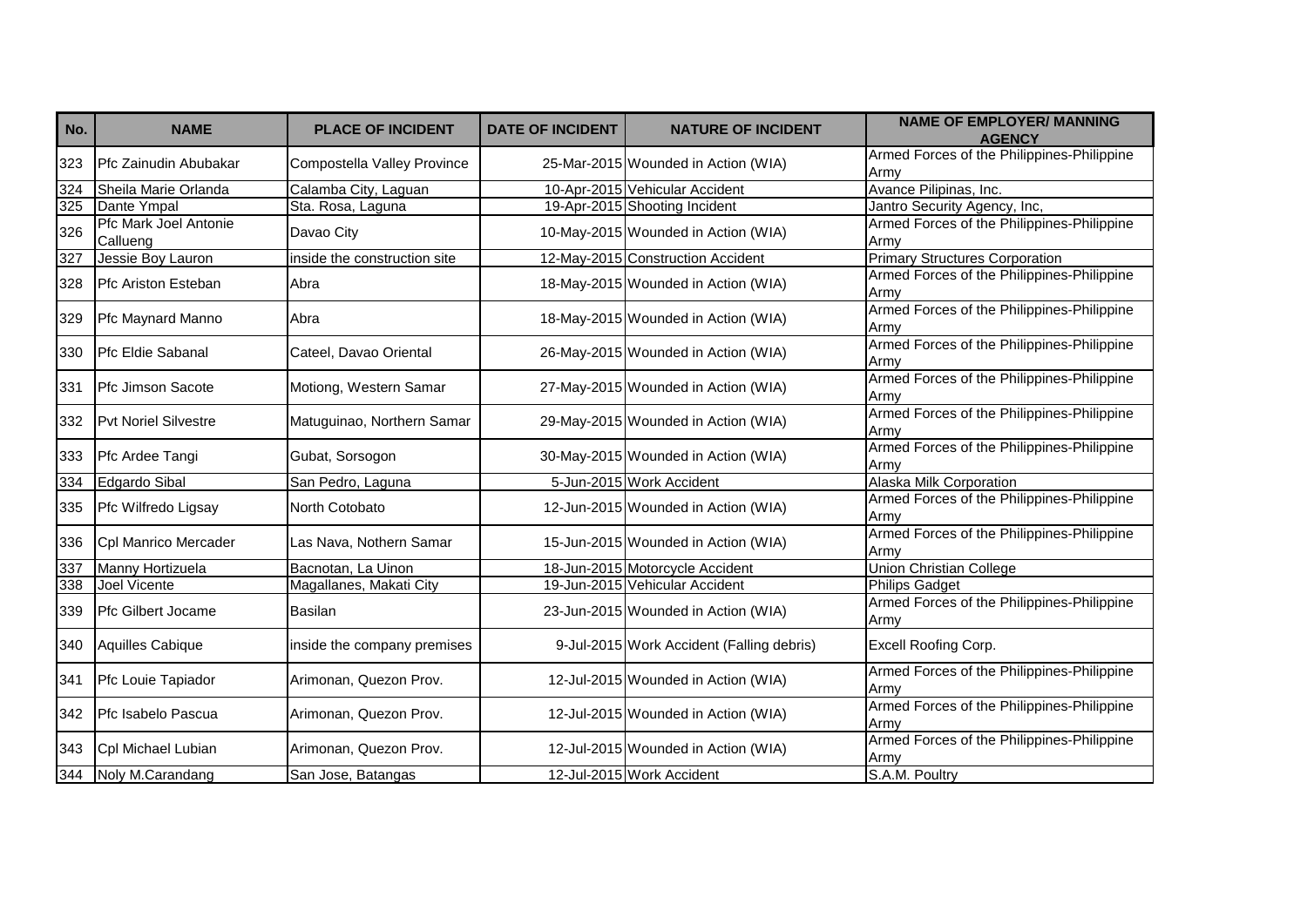| No. | <b>NAME</b>                  | <b>PLACE OF INCIDENT</b>                            | <b>DATE OF INCIDENT</b> | <b>NATURE OF INCIDENT</b>           | <b>NAME OF EMPLOYER/ MANNING</b><br><b>AGENCY</b>             |
|-----|------------------------------|-----------------------------------------------------|-------------------------|-------------------------------------|---------------------------------------------------------------|
| 345 | <b>Pfc Jeffrey Morales</b>   | Arimonan, Quezon Prov.                              |                         | 13-Jul-2015 Wounded in Action (WIA) | Armed Forces of the Philippines-Philippine<br>Army            |
| 346 | Roldan Layson                | <b>General Santos City</b>                          |                         | 17-Jul-2015 Vehicular Accident      | <b>Citra Mina</b>                                             |
| 347 | Noel Penola                  | <b>General Santos City</b>                          |                         | 17-Jul-2015 Landslide Incident      | Semirara Mining Inc.                                          |
| 348 | SPO2 Giovanni Nalzaro        | Zamboanga Sibugay                                   |                         | 18-Jul-2015 Shooting Incident       | <b>Philippine National Police</b>                             |
| 349 | <b>Wilson Valiene</b>        | inside the company premises                         |                         | 20-Jul-2015 Work Accident           | <b>Baseline Company</b>                                       |
| 350 | <b>Pfc Jomar Gammad</b>      | Kalinga, Benguet                                    |                         | 27-Jul-2015 Wounded in Action (WIA) | Armed Forces of the Philippines-Philippine<br>Army            |
| 351 | SPO1 Mohammad Alvin<br>Sapal | Pasonanca, Zamboanga City                           |                         | 27-Jul-2015 Grenade Explosion       | Philippine National Police                                    |
| 352 | PO3 Marbin Bonifacio         | Pasonanca, Zamboanga City                           |                         | 27-Jul-2015 Grenade Explosion       | <b>Philippine National Police</b>                             |
| 353 | SPO1 Darwin Borja            | Pasonanca, Zamboanga City                           |                         | 27-Jul-2015 Grenade Explosion       | <b>Philippine National Police</b>                             |
| 354 | <b>SPO2 Emil Medina</b>      | Masapang, Victoria, Laguna                          |                         | 28-Jul-2015 Vehicular Accident      | Philippine National Police                                    |
| 355 | Dindo Faronilmo              | <b>General Santos City</b>                          |                         | 3-Aug-2015 Falling debris           | Raiser Manpower and Security Agency                           |
| 356 | Aludio Puliran               | Quezon Ave., Quezon City                            |                         | 5-Aug-2015 Shooting Incident        | <b>Star Force Agency</b>                                      |
| 357 | Viajay Ramilo                | Calamba City, Laguan                                |                         | 14-Aug-2015 Work Accident           | <b>Misaki Manpower Services</b>                               |
| 358 | Sgt Allan Patangan           | Maguindanao                                         |                         | 14-Dec-2015 Wounded in Action (WIA) | Armed Forces of the Philippines-Philippine<br>Army            |
| 359 | Pfc Felomino Albero          | Maguindanao                                         |                         | N/A Wounded in Action (WIA)         | Armed Forces of the Philippines-Philippine<br>Army            |
|     | <b>AUGUST</b>                |                                                     |                         |                                     |                                                               |
| 360 | Alejandro Paredes            | company premises, City of<br>San Fernando, Pampanga |                         | 13-Dec-2014 Machine Accident        | <b>Green Kraft Corporation</b>                                |
| 361 | Jospeh Billones              | Brgy. Ilang-ilang, Guiguinto,<br><b>Bulacan</b>     |                         | 19-Jan-2015 Construction Accident   | Hoclim Co Construction Corporation                            |
| 362 | Ernesto Pullona              | Batino, Calamba, Laguna                             |                         | 2-Feb-2015 Work Accident            | <b>Mirof Agency</b>                                           |
| 363 | Ruth Giselle Cabalan         | N/A                                                 | 14-Apr-2015 Illness     |                                     | People Concepts and Ideas Phil. Corp.                         |
| 364 | Jed Pornosdoro               | Calamba City, Laguna                                |                         | 19-Apr-2015 Vehicular Accident      | Teleperformance                                               |
| 365 | Jeymar Jalbuna               | Calamba City, Laguna                                |                         | 1-Jun-2015 Work Accident            | P.L. Technology Inc.                                          |
| 366 | PO2 Jayson Carino            | San Pedro, Laguna                                   |                         | 24-Jul-2015 Shooting Incident       | Philippine National Police-Laguna Provincial<br>Police Office |
| 367 | <b>Ricky Bello</b>           | Binan, Laguna                                       |                         | 2-Aug-2015 Vehicular Accident       | Sentinel Integrated Services, Inc.                            |
| 368 | Romeo P. Suwan               | Calamba City, Laguna                                |                         | 3-Aug-2015 Work Accident            | <b>JJHH</b> Marketing                                         |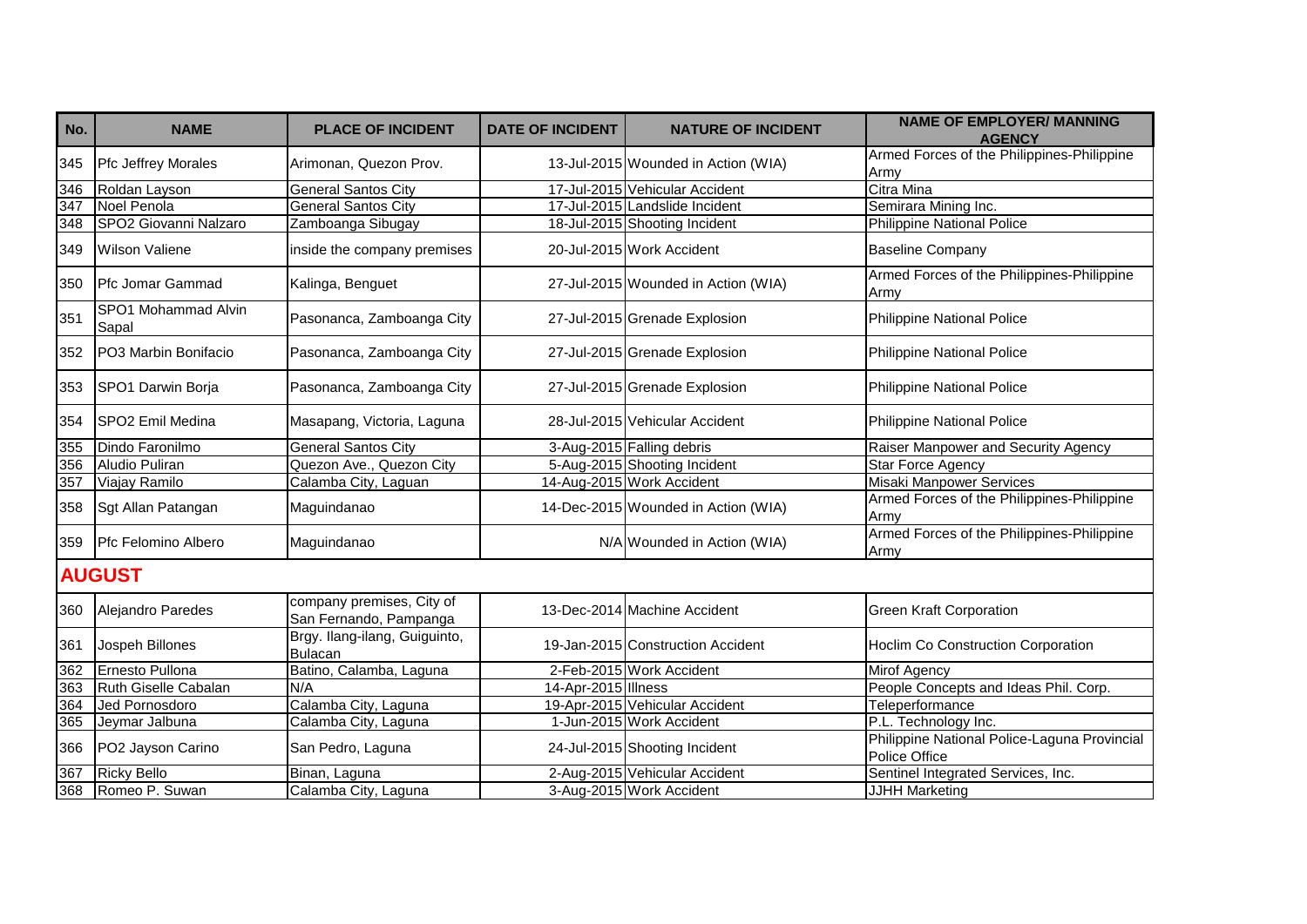| No. | <b>NAME</b>              | <b>PLACE OF INCIDENT</b>            | <b>DATE OF INCIDENT</b> | <b>NATURE OF INCIDENT</b>      | <b>NAME OF EMPLOYER/ MANNING</b><br><b>AGENCY</b> |
|-----|--------------------------|-------------------------------------|-------------------------|--------------------------------|---------------------------------------------------|
| 369 | Maricris Igot            | Calamba City, Laguna                |                         | 3-Aug-2015 Work Accident       | JJHH Marketing                                    |
| 370 | Eduardo Agabom           | Brgy. Greater Lagro, Quezon<br>City |                         | 12-Aug-2015 Vehicular Accident | N/A                                               |
| 371 | Celia Alicaycay          | Brgy. Greater Lagro, Quezon<br>City |                         | 12-Aug-2015 Vehicular Accident | N/A                                               |
| 372 | Arsenio Jaraba           | Brgy. Greater Lagro, Quezon<br>City |                         | 12-Aug-2015 Vehicular Accident | N/A                                               |
| 373 | Alberto Golpeo           | Brgy. Greater Lagro, Quezon<br>City |                         | 12-Aug-2015 Vehicular Accident | N/A                                               |
| 374 | <b>Ernesto Africa</b>    | Brgy. Greater Lagro, Quezon<br>City |                         | 12-Aug-2015 Vehicular Accident | N/A                                               |
| 375 | Romeo Gabatin            | Brgy. Greater Lagro, Quezon<br>City |                         | 12-Aug-2015 Vehicular Accident | N/A                                               |
| 376 | Nimrod Cabulong          | Brgy. Greater Lagro, Quezon<br>City |                         | 12-Aug-2015 Vehicular Accident | N/A                                               |
| 377 | Rochel Kayas             | Brgy. Greater Lagro, Quezon<br>City |                         | 12-Aug-2015 Vehicular Accident | N/A                                               |
| 378 | Gerardo Borrero          | Brgy. Greater Lagro, Quezon<br>City |                         | 12-Aug-2015 Vehicular Accident | N/A                                               |
| 379 | Alberto Babon            | Brgy. Greater Lagro, Quezon<br>City |                         | 12-Aug-2015 Vehicular Accident | N/A                                               |
| 380 | Samuel Siriban           | Brgy. Greater Lagro, Quezon<br>City |                         | 12-Aug-2015 Vehicular Accident | N/A                                               |
| 381 | <b>Ferdinand Dacusan</b> | Brgy. Greater Lagro, Quezon<br>City |                         | 12-Aug-2015 Vehicular Accident | N/A                                               |
| 382 | Ma. Leny Elbanbuena      | Brgy. Greater Lagro, Quezon<br>City |                         | 12-Aug-2015 Vehicular Accident | N/A                                               |
| 383 | Gian Carlo De Mesa       | Brgy. Greater Lagro, Quezon<br>City |                         | 12-Aug-2015 Vehicular Accident | N/A                                               |
| 384 | Joel Divinagracia        | Brgy. Greater Lagro, Quezon<br>City |                         | 12-Aug-2015 Vehicular Accident | N/A                                               |
| 385 | Mark Jefferson Tuano     | Brgy. Greater Lagro, Quezon<br>City |                         | 12-Aug-2015 Vehicular Accident | N/A                                               |
| 386 | Aaron Judah Torda        | Brgy. Greater Lagro, Quezon<br>City |                         | 12-Aug-2015 Vehicular Accident | N/A                                               |
| 387 | Kimber Sarmiento         | Brgy. Greater Lagro, Quezon<br>City |                         | 12-Aug-2015 Vehicular Accident | N/A                                               |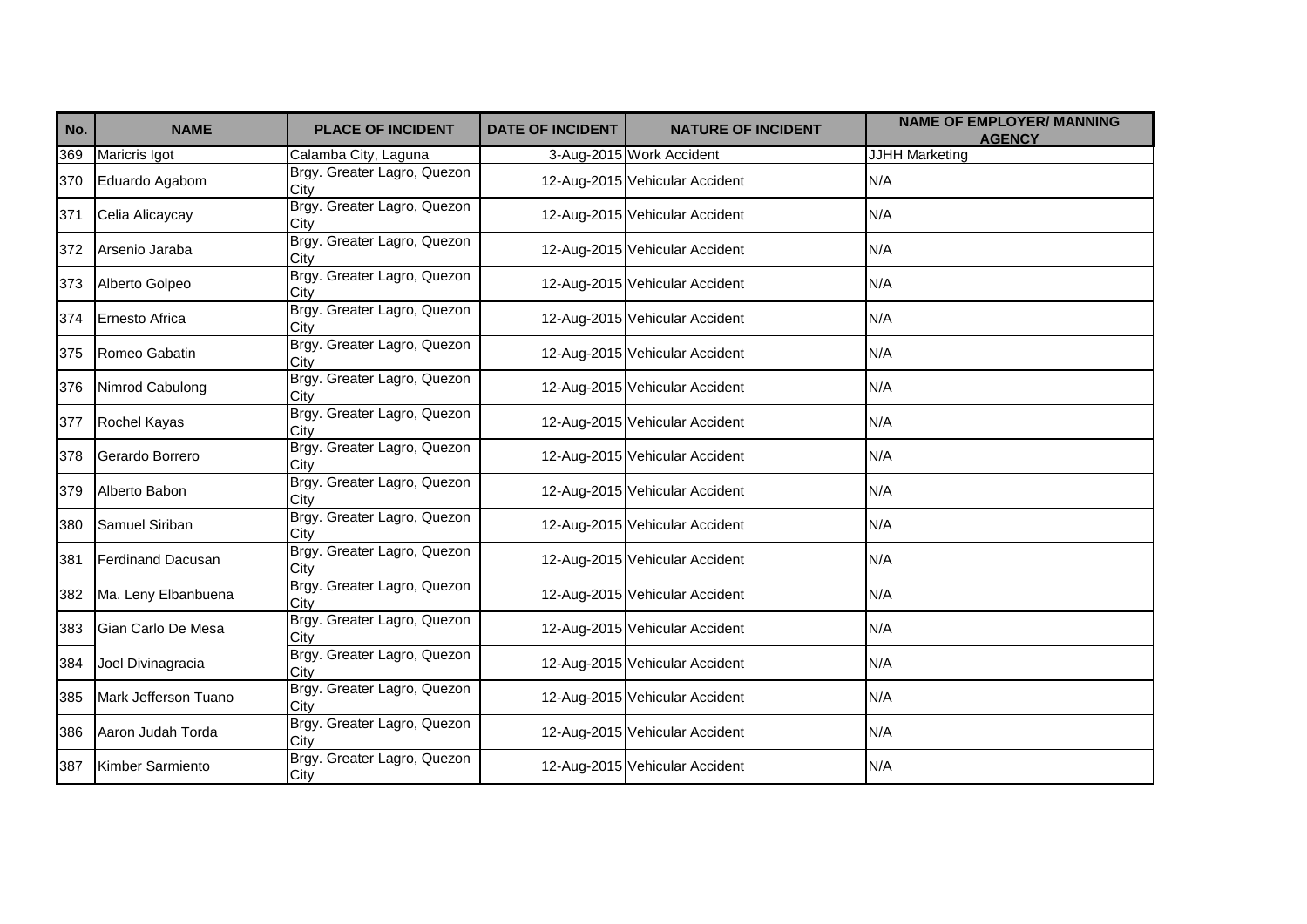| No. | <b>NAME</b>          | <b>PLACE OF INCIDENT</b>                            | <b>DATE OF INCIDENT</b> | <b>NATURE OF INCIDENT</b>         | <b>NAME OF EMPLOYER/ MANNING</b><br><b>AGENCY</b>             |
|-----|----------------------|-----------------------------------------------------|-------------------------|-----------------------------------|---------------------------------------------------------------|
| 388 | Marivic Jaboli       | Brgy. Greater Lagro, Quezon<br>City                 |                         | 12-Aug-2015 Vehicular Accident    | N/A                                                           |
| 389 | Nelmar Urmeneta      | Brgy. Greater Lagro, Quezon<br>City                 |                         | 12-Aug-2015 Vehicular Accident    | N/A                                                           |
| 390 | Mario Urmeneta       | Brgy. Greater Lagro, Quezon<br>City                 |                         | 12-Aug-2015 Vehicular Accident    | N/A                                                           |
| 391 | Rolando Fulgencio    | <b>Trece Martirez City, Cavite</b>                  |                         | 24-Aug-2015 Vehicular Accident    | <b>DOLE-Cavite Provincial Field Office</b>                    |
| 392 | Rosana Fulgencio     | Trece Martirez City, Cavite                         |                         | 25-Aug-2015 Vehicular Accident    | DepEd Terece Martirez Elementary School                       |
| 393 | Jimmy Cuizon         | General Santos City                                 |                         | 28-Aug-2015 Vehicular Accident    | Well Delight Network Corporation                              |
| 394 | Joemar Labong        | <b>General Santos City</b>                          |                         | 15-Sep-2015 Vehicular Accident    | <b>SUMIFRU</b>                                                |
| 395 | <b>Marlon Gal</b>    | <b>General Santos City</b>                          |                         | 15-Sep-2015 Vehicular Accident    | <b>SUMIFRU</b>                                                |
| 396 | Rene Boy Bisan       | <b>General Santos City</b>                          |                         | 15-Sep-2015 Vehicular Accident    | <b>SUMIFRU</b>                                                |
| 397 | Leo Calonia          | <b>General Santos City</b>                          |                         | 15-Sep-2015 Vehicular Accident    | <b>SUMIFRU</b>                                                |
|     | 398 Came Mark Blaza  | <b>General Santos City</b>                          |                         | 15-Sep-2015 Vehicular Accident    | <b>SUMIFRU</b>                                                |
|     | <b>SEPTEMBER</b>     |                                                     |                         |                                   |                                                               |
| 399 | Alejandro Paredes    | company premises, City of<br>San Fernando, Pampanga |                         | 13-Dec-2014 Machine Accident      | <b>Green Kraft Corporation</b>                                |
| 400 | Jospeh Billones      | Brgy. Ilang-ilang, Guiguinto,<br><b>Bulacan</b>     |                         | 19-Jan-2015 Construction Accident | Hoclim Co Construction Corporation                            |
| 401 | Ernesto Pullona      | Batino, Calamba, Laguna                             |                         | 2-Feb-2015 Work Accident          | <b>Mirof Agency</b>                                           |
| 402 | Ruth Giselle Cabalan | N/A                                                 | 14-Apr-2015 Illness     |                                   | People Concepts and Ideas Phil. Corp.                         |
| 403 | Jed Pornosdoro       | Calamba City, Laguna                                |                         | 19-Apr-2015 Vehicular Accident    | Teleperformance                                               |
| 404 | Jeymar Jalbuna       | Calamba City, Laguna                                |                         | 1-Jun-2015 Work Accident          | P.L. Technology Inc.                                          |
| 405 | PO2 Jayson Carino    | San Pedro, Laguna                                   |                         | 24-Jul-2015 Shooting Incident     | Philippine National Police-Laguna Provincial<br>Police Office |
| 406 | <b>Ricky Bello</b>   | Binan, Laguna                                       |                         | 2-Aug-2015 Vehicular Accident     | Sentinel Integrated Services, Inc.                            |
| 407 | Romeo P. Suwan       | Calamba City, Laguna                                |                         | 3-Aug-2015 Work Accident          | <b>JJHH Marketing</b>                                         |
| 408 | Maricris Igot        | Calamba City, Laguna                                |                         | 3-Aug-2015 Work Accident          | JJHH Marketing                                                |
| 409 | Eduardo Agabom       | Brgy. Greater Lagro, Quezon<br>City                 |                         | 12-Aug-2015 Vehicular Accident    | N/A                                                           |
| 410 | Celia Alicaycay      | Brgy. Greater Lagro, Quezon<br>City                 |                         | 12-Aug-2015 Vehicular Accident    | N/A                                                           |
| 411 | Arsenio Jaraba       | Brgy. Greater Lagro, Quezon<br>City                 |                         | 12-Aug-2015 Vehicular Accident    | N/A                                                           |
|     | 412 Alberto Golpeo   | Brgy. Greater Lagro, Quezon<br>City                 |                         | 12-Aug-2015 Vehicular Accident    | N/A                                                           |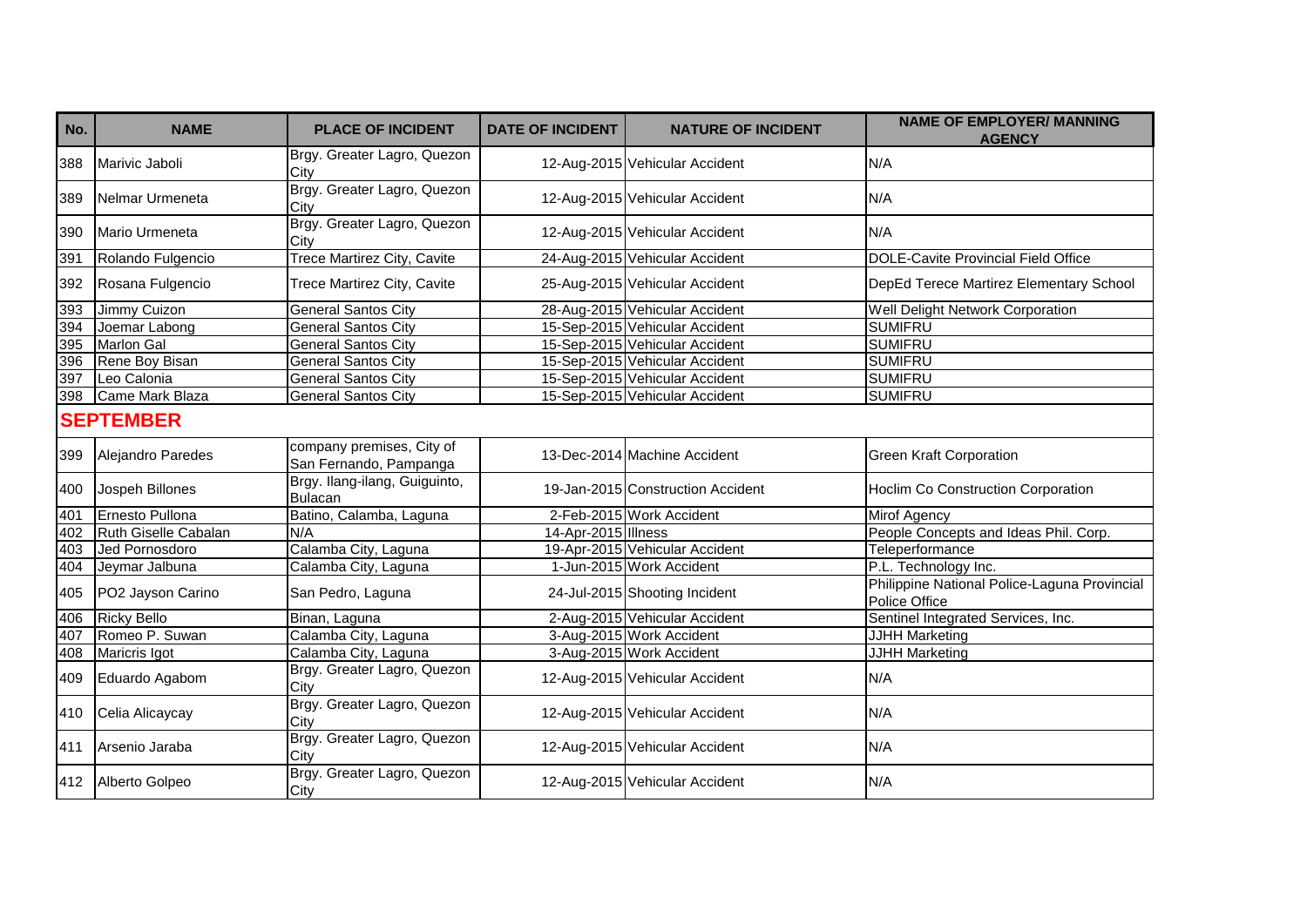| No. | <b>NAME</b>              | <b>PLACE OF INCIDENT</b>            | <b>DATE OF INCIDENT</b> | <b>NATURE OF INCIDENT</b>      | <b>NAME OF EMPLOYER/ MANNING</b><br><b>AGENCY</b> |
|-----|--------------------------|-------------------------------------|-------------------------|--------------------------------|---------------------------------------------------|
| 413 | <b>Ernesto Africa</b>    | Brgy. Greater Lagro, Quezon<br>City |                         | 12-Aug-2015 Vehicular Accident | N/A                                               |
| 414 | Romeo Gabatin            | Brgy. Greater Lagro, Quezon<br>City |                         | 12-Aug-2015 Vehicular Accident | N/A                                               |
| 415 | Nimrod Cabulong          | Brgy. Greater Lagro, Quezon<br>City |                         | 12-Aug-2015 Vehicular Accident | N/A                                               |
| 416 | Rochel Kayas             | Brgy. Greater Lagro, Quezon<br>City |                         | 12-Aug-2015 Vehicular Accident | N/A                                               |
| 417 | Gerardo Borrero          | Brgy. Greater Lagro, Quezon<br>City |                         | 12-Aug-2015 Vehicular Accident | N/A                                               |
| 418 | Alberto Babon            | Brgy. Greater Lagro, Quezon<br>City |                         | 12-Aug-2015 Vehicular Accident | N/A                                               |
| 419 | Samuel Siriban           | Brgy. Greater Lagro, Quezon<br>City |                         | 12-Aug-2015 Vehicular Accident | N/A                                               |
| 420 | <b>Ferdinand Dacusan</b> | Brgy. Greater Lagro, Quezon<br>City |                         | 12-Aug-2015 Vehicular Accident | N/A                                               |
| 421 | Ma. Leny Elbanbuena      | Brgy. Greater Lagro, Quezon<br>City |                         | 12-Aug-2015 Vehicular Accident | N/A                                               |
| 422 | Gian Carlo De Mesa       | Brgy. Greater Lagro, Quezon<br>City |                         | 12-Aug-2015 Vehicular Accident | N/A                                               |
| 423 | Joel Divinagracia        | Brgy. Greater Lagro, Quezon<br>City |                         | 12-Aug-2015 Vehicular Accident | N/A                                               |
| 424 | Mark Jefferson Tuano     | Brgy. Greater Lagro, Quezon<br>City |                         | 12-Aug-2015 Vehicular Accident | N/A                                               |
| 425 | Aaron Judah Torda        | Brgy. Greater Lagro, Quezon<br>City |                         | 12-Aug-2015 Vehicular Accident | N/A                                               |
| 426 | Kimber Sarmiento         | Brgy. Greater Lagro, Quezon<br>City |                         | 12-Aug-2015 Vehicular Accident | N/A                                               |
| 427 | Marivic Jaboli           | Brgy. Greater Lagro, Quezon<br>City |                         | 12-Aug-2015 Vehicular Accident | N/A                                               |
| 428 | Nelmar Urmeneta          | Brgy. Greater Lagro, Quezon<br>City |                         | 12-Aug-2015 Vehicular Accident | N/A                                               |
| 429 | Mario Urmeneta           | Brgy. Greater Lagro, Quezon<br>City |                         | 12-Aug-2015 Vehicular Accident | N/A                                               |
| 430 | Rolando Fulgencio        | <b>Trece Martirez City, Cavite</b>  |                         | 24-Aug-2015 Vehicular Accident | <b>DOLE-Cavite Provincial Field Office</b>        |
| 431 | Rosana Fulgencio         | Trece Martirez City, Cavite         |                         | 25-Aug-2015 Vehicular Accident | DepEd Terece Martirez Elementary School           |
| 432 | Jimmy Cuizon             | <b>General Santos City</b>          |                         | 28-Aug-2015 Vehicular Accident | Well Delight Network Corporation                  |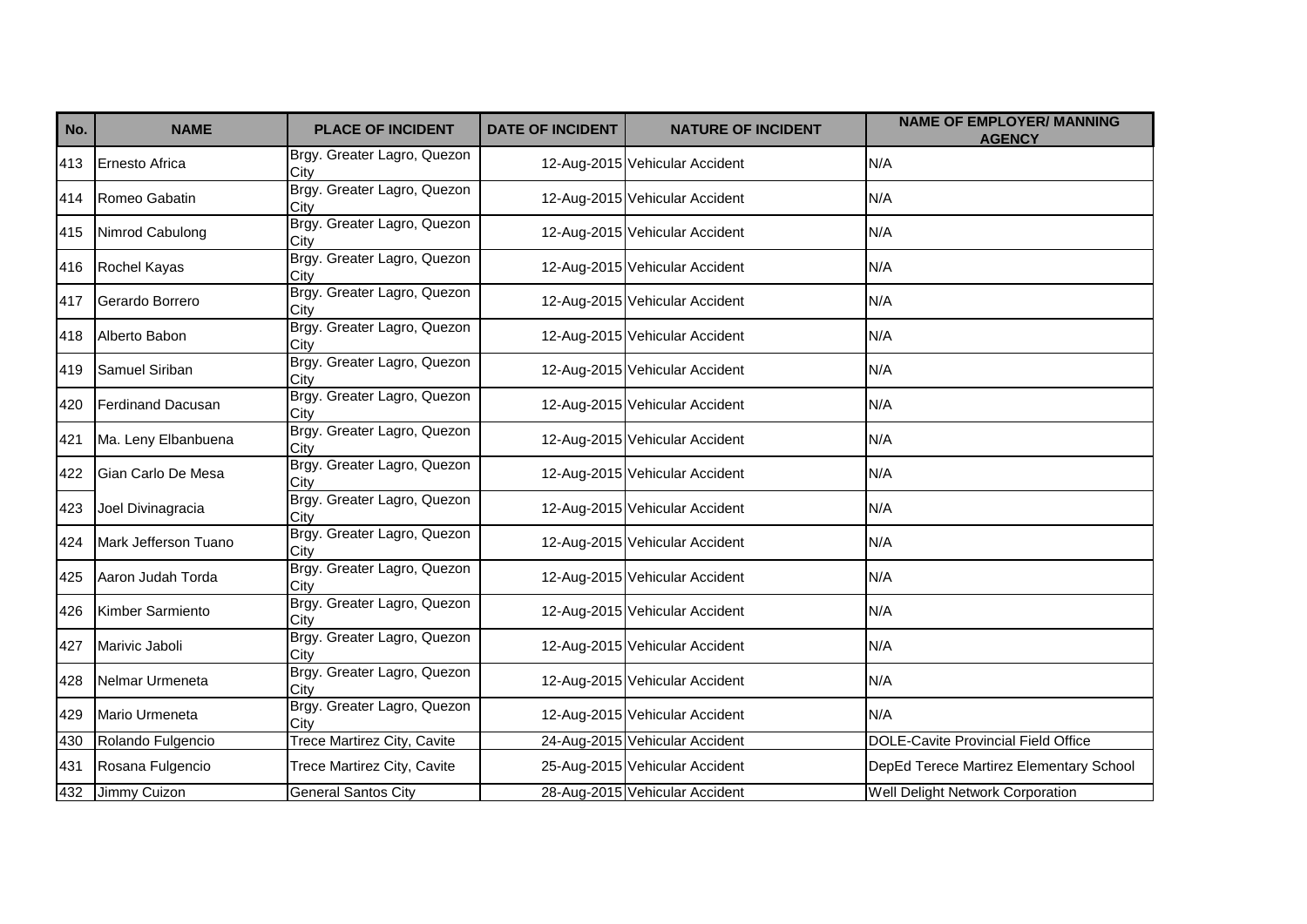| No.            | <b>NAME</b>              | <b>PLACE OF INCIDENT</b>                 | <b>DATE OF INCIDENT</b> | <b>NATURE OF INCIDENT</b>           | <b>NAME OF EMPLOYER/ MANNING</b><br><b>AGENCY</b>  |  |  |
|----------------|--------------------------|------------------------------------------|-------------------------|-------------------------------------|----------------------------------------------------|--|--|
| 433            | Joemar Labong            | <b>General Santos City</b>               |                         | 15-Sep-2015 Vehicular Accident      | <b>SUMIFRU</b>                                     |  |  |
| 434            | <b>Marlon Gal</b>        | <b>General Santos City</b>               |                         | 15-Sep-2015 Vehicular Accident      | <b>SUMIFRU</b>                                     |  |  |
| 435            | Rene Boy Bisan           | <b>General Santos City</b>               |                         | 15-Sep-2015 Vehicular Accident      | <b>SUMIFRU</b>                                     |  |  |
| 436            | Leo Calonia              | <b>General Santos City</b>               |                         | 15-Sep-2015 Vehicular Accident      | <b>SUMIFRU</b>                                     |  |  |
| 437            | Came Mark Blaza          | <b>General Santos City</b>               |                         | 15-Sep-2015 Vehicular Accident      | <b>SUMIFRU</b>                                     |  |  |
| <b>OCTOBER</b> |                          |                                          |                         |                                     |                                                    |  |  |
| 438            | PFC Philip Engada        | Lope de Vega, N. Samar                   |                         | 11-Sep-2010 Wounded in Action (WIA) | Armed Forces of the Philippines-Philippine<br>Army |  |  |
| 439            | PFC Darwin Maagad        | Brgy. Cabagan, Boston,<br>Davao Oriental |                         | 28-May-2011 Wounded in Action (WIA) | Armed Forces of the Philippines-Philippine<br>Army |  |  |
| 440            | CPL Domingo Lungao       | <b>Basilan Province</b>                  |                         | 7-Nov-2011 Wounded in Action (WIA)  | Armed Forces of the Philippines-Philippine<br>Armv |  |  |
| 441            | Jaime Garrido            | Calamba City, Laguna                     |                         | 7-Jun-2013 Work Accident            | Manila Cordage Company                             |  |  |
| 442            | PFC Danny Langote        | Sitio Mapagkaya, Pikit, N.<br>Cotobato   |                         | 9-Dec-2013 Wounded in Action (WIA)  | Armed Forces of the Philippines-Philippine<br>Army |  |  |
| 443            | SGT Fausto Quejado, Jr.  | Pantukan, Compostella<br>Valley          |                         | 31-Jul-2014 Wounded in Action (WIA) | Armed Forces of the Philippines-Philippine<br>Army |  |  |
| 444            | PFC John Mark Opiaza     | Quezon Province                          |                         | 14-Aug-2014 Wounded in Action (WIA) | Armed Forces of the Philippines-Philippine<br>Army |  |  |
| 445            | PFC Christopher Arganda  | Gubat, Sorsogon                          |                         | 23-Aug-2014 Wounded in Action (WIA) | Armed Forces of the Philippines-Philippine<br>Army |  |  |
| 446            | <b>PVT Alexis Amando</b> | Maguindanao                              |                         | 15-Mar-2015 Wounded in Action (WIA) | Armed Forces of the Philippines-Philippine<br>Army |  |  |
| 447            | PFC Arnel Dacayanan      | Talingod, Davao del Norte                |                         | 12-Apr-2015 Wounded in Action (WIA) | Armed Forces of the Philippines-Philippine<br>Army |  |  |
| 448            | PFC Jeffrey Wassig       | Midsayap, Cotobato                       |                         | 20-Apr-2015 Wounded in Action (WIA) | Armed Forces of the Philippines-Philippine<br>Armv |  |  |
| 449            | Adrian Listana           | Alaminos, Laguna                         |                         | 21-May-2015 Vehicular Accident      | <b>Excellent Skills Unlimited Corp.</b>            |  |  |
| 450            | Charlene Racaza          | <b>Worksite Cebu City</b>                |                         | 5-Jun-2015 Work Accident            | Popular Feed Mill Corp.                            |  |  |
| 451            | CPL Arnel Saru-ay        | Marawi City, Lanao del Sur               |                         | 16-Jun-2015 Wounded in Action (WIA) | Armed Forces of the Philippines-Philippine<br>Army |  |  |
| 452            | SGT Benigno Silvano      | Panatao, Lanao del Norte                 |                         | 13-Jul-2015 Wounded in Action (WIA) | Armed Forces of the Philippines-Philippine<br>Army |  |  |
| 453            | <b>CPL Rodel Totto</b>   | Jabonga, Agusan del Norte                |                         | 23-Jul-2015 Wounded in Action (WIA) | Armed Forces of the Philippines-Philippine<br>Army |  |  |
| 454            | Johnny Lagbayan, Jr.     | Kalinga Province                         |                         | 26-Jul-2015 Wounded in Action (WIA) | Armed Forces of the Philippines-Philippine<br>Army |  |  |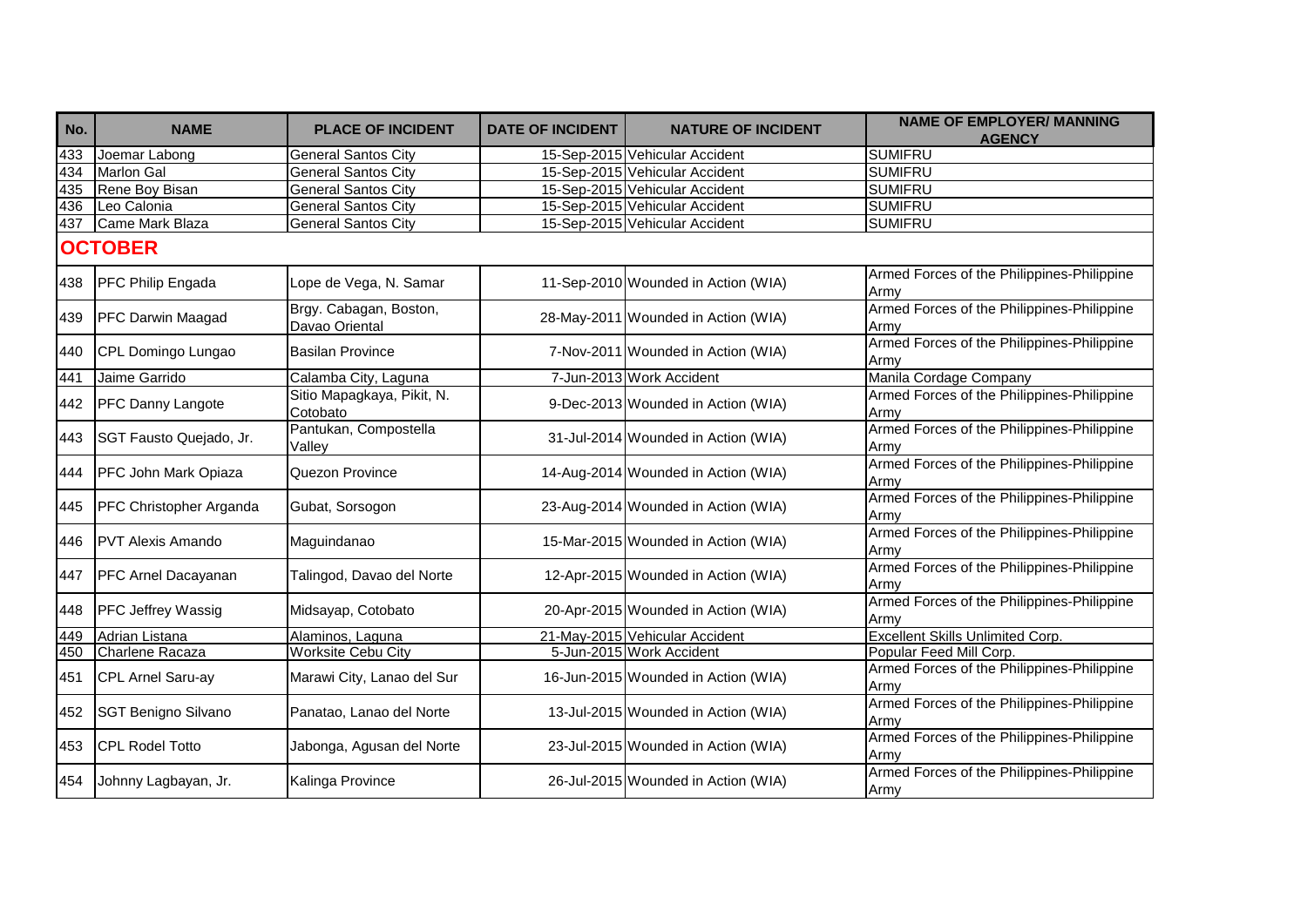| No. | <b>NAME</b>                | <b>PLACE OF INCIDENT</b>      | <b>DATE OF INCIDENT</b> | <b>NATURE OF INCIDENT</b>           | <b>NAME OF EMPLOYER/ MANNING</b><br><b>AGENCY</b>  |
|-----|----------------------------|-------------------------------|-------------------------|-------------------------------------|----------------------------------------------------|
| 455 | <b>PVT Jerome Diaz</b>     | Gumaca, Quezon Province       |                         | 26-Jul-2015 Wounded in Action (WIA) | Armed Forces of the Philippines-Philippine<br>Army |
| 456 | <b>IPFC Dante Mauricio</b> | Kalinga Province              |                         | 27-Jul-2015 Wounded in Action (WIA) | Armed Forces of the Philippines-Philippine<br>Army |
| 457 | <b>PFC Allan Oronan</b>    | Guinobatan, Albay             |                         | 2-Aug-2015 Wounded in Action (WIA)  | Armed Forces of the Philippines-Philippine<br>Army |
| 458 | CPI Crispulo Valdez        | <b>Basilan Province</b>       |                         | 12-Aug-2015 Wounded in Action (WIA) | Armed Forces of the Philippines-Philippine<br>Army |
| 459 | Jeralyn Leysa              | Binan, Laguna                 |                         | 18-Aug-2015 Work Accident           | T.S. Tech Trim Phils. Inc.                         |
| 460 | PFC Johnzen Tagumpay       | Jolo Sulu                     |                         | 19-Aug-2015 Wounded in Action (WIA) | Armed Forces of the Philippines-Philippine<br>Army |
| 461 | PFC Elvin Bacalangco       | Indanan, Sulu                 |                         | 19-Aug-2015 Wounded in Action (WIA) | Armed Forces of the Philippines-Philippine<br>Army |
| 462 | <b>SSG Edwin Romano</b>    | Camay, N. Samar               |                         | 20-Aug-2015 Wounded in Action (WIA) | Armed Forces of the Philippines-Philippine<br>Army |
| 463 | Jovanie Adlawan            | <b>Cebu City</b>              |                         | 28-Aug-2015 Work Accident           | M. D. Dolayba Construction                         |
| 464 | CPL Ian Abonita            | Cauayan, Masbate              |                         | 30-Aug-2015 Wounded in Action (WIA) | Armed Forces of the Philippines-Philippine<br>Army |
| 465 | <b>CPL Rolly Razalo</b>    | Cauayan, Masbate              |                         | 30-Aug-2015 Wounded in Action (WIA) | Armed Forces of the Philippines-Philippine<br>Army |
| 466 | CPL Pedro Umandap          | Cauayan, Masbate              |                         | 30-Aug-2015 Wounded in Action (WIA) | Armed Forces of the Philippines-Philippine<br>Armv |
| 467 | Feliciano Ramirez          | <b>Cebu City</b>              |                         | 4-Sep-2015 Work Accident            | Dev Land Ventures                                  |
| 468 | Julius Bernard Apellado    | Maydolong, E. Samar           |                         | 26-Sep-2015 Electrocution           | Qingjian-Mac Builders Construction, Inc.           |
| 469 | Bernardino Manito          | Maydolong, E. Samar           |                         | 26-Sep-2015 Electrocution           | Qingjian-Mac Builders Construction, Inc.           |
| 470 | <b>Hilarion Berces</b>     | Ragay, Camarines Sur          |                         | 28-Sep-2015 Vehicular Accident      | R. Volante Line                                    |
| 471 | Ranielet Ganon             | Binan, Laguna                 |                         | 29-Sep-2015 Work Accident           | <b>Alliance Packaging Corporation</b>              |
| 472 | Joselino Molo              | Ayala, Zamboanga City         |                         | 10-Oct-2015 Work Accident           | Universal Canning Inc.                             |
| 473 | Jeffrey Mailla             | Polomolok S. Cotobato         |                         | 10-Oct-2015 Work Accident           | Unified Engineering Workers Multi-purpose<br>Coop. |
| 474 | <b>Gerry Germones</b>      | <b>General Santos City</b>    |                         | 13-Oct-2015 Work Accident           | <b>Philbest Canning</b>                            |
| 475 | <b>SGT Edward Bangcuyo</b> | <b>Basilan Province</b>       | N/A                     | Wounded in Action (WIA)             | Armed Forces of the Philippines-Philippine<br>Army |
| 476 | CPL Darwin Timbang         | Midsayap, Cotobato            | N/A                     | Wounded in Action (WIA)             | Armed Forces of the Philippines-Philippine<br>Army |
| 477 | SSG Joel Ocampo            | New Katigpoan,<br>Maguindanao | N/A                     | Wounded in Action (WIA)             | Armed Forces of the Philippines-Philippine<br>Army |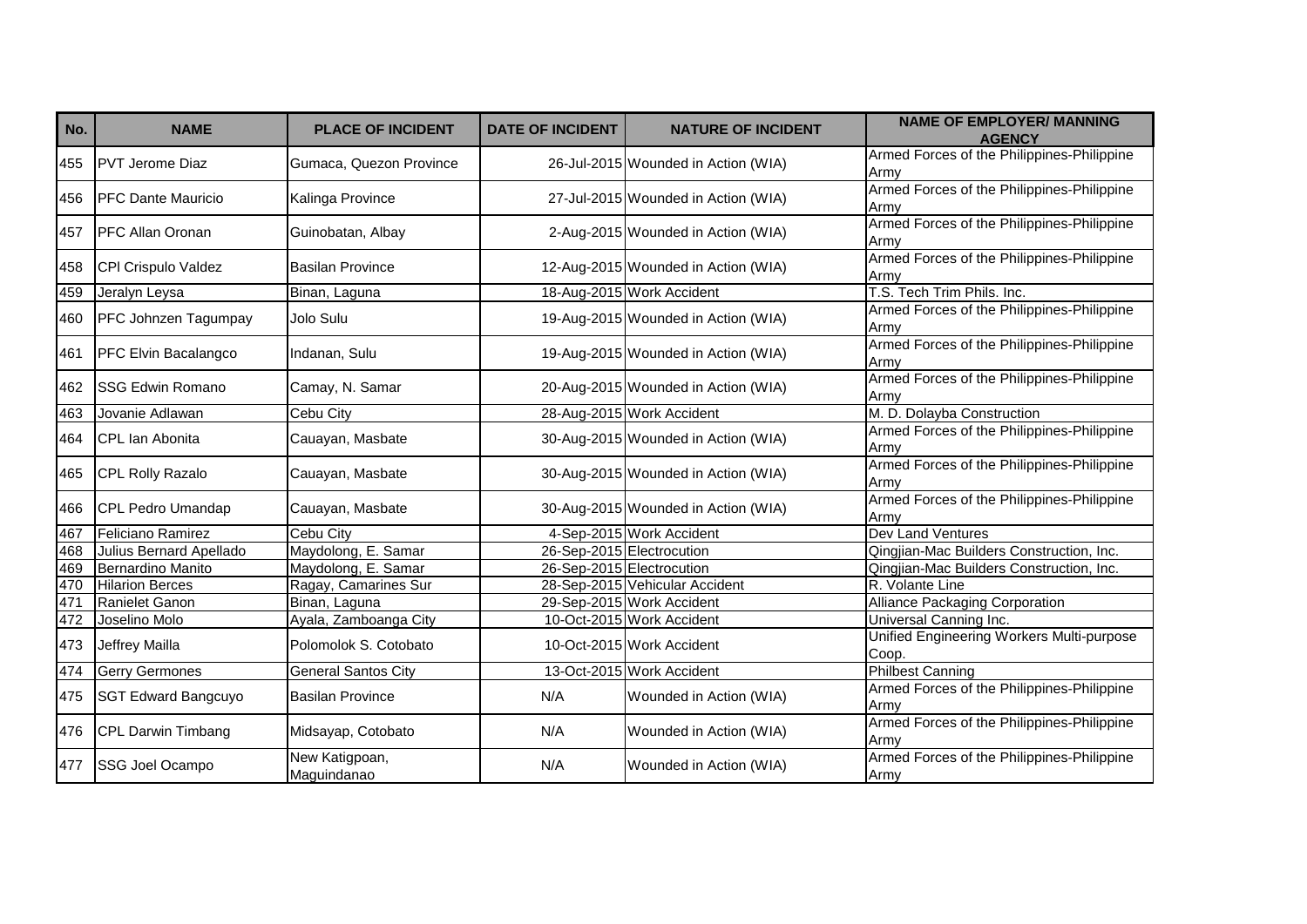| No. | <b>NAME</b>                | <b>PLACE OF INCIDENT</b>    | <b>DATE OF INCIDENT</b> | <b>NATURE OF INCIDENT</b>                  | <b>NAME OF EMPLOYER/ MANNING</b><br><b>AGENCY</b>                 |
|-----|----------------------------|-----------------------------|-------------------------|--------------------------------------------|-------------------------------------------------------------------|
| 478 | <b>PFC Jonjie Sanico</b>   | Paranas, Samar              | N/A                     | Wounded in Action (WIA)                    | Armed Forces of the Philippines-Philippine<br>Army                |
|     | <b>NOVEMBER</b>            |                             |                         |                                            |                                                                   |
| 479 | Jerick Balisi              | Pasig City                  |                         | 18-Mar-2015 Work Accident                  | <b>GEMECO</b>                                                     |
| 480 | Joel Lugasan               | Dasmarinas City, Cavite     |                         | 8-Aug-2015 Shooting Incident               | <b>Jeef Security Service Corporation</b>                          |
| 481 | Kevin Gamponia             | SM Mall of Asia, Pasay City |                         | 1-Oct-2015 Shooting Incident               | Mega Octagon Security Services                                    |
| 482 | Roberto Amor, Jr.          | Malvar, Batangas            |                         | 14-Oct-2015 Vehicular Accident             | Hongkong Optical Lens Phil Laboratory                             |
| 483 | <b>Ferdinand Rodriguez</b> | Baranghawon, Tabaco City    |                         | 14-Oct-2015 Electrocution                  | Albay Power and Energy Corporation                                |
| 484 | PO2 Leodegario Torbolento  | T'boli, South Cotobato      |                         | 31-Oct-2015 Shooting Incident              | Philippine National Police-T'boli South<br>Cotobato               |
| 485 | Chrysler Jimenez           | T'boli, South Cotobato      |                         | 31-Oct-2015 Shooting Incident              | <b>Regional Police Safety Batallion</b>                           |
| 486 | Asir Mangasan              | <b>General Santos City</b>  | 7-Nov-2015              | Shooting Incident and Chopper's<br>Crashed | Armed Forces of the Philippines-73rd<br>Infantry Batallion        |
| 487 | Julie Godoy                | <b>General Santos City</b>  | 7-Nov-2015              | Shooting Incident and Chopper's<br>Crashed | Armed Forces of the Philippines-73rd<br>Infantry Batallion        |
| 488 | Albon Cotad                | <b>General Santos City</b>  | 7-Nov-2015              | Shooting Incident and Chopper's<br>Crashed | Armed Forces of the Philippines-73rd<br>Infantry Batallion        |
| 489 | <b>Gelbert Makalwa</b>     | <b>General Santos City</b>  | 7-Nov-2015              | Shooting Incident and Chopper's<br>Crashed | Armed Forces of the Philippines-73rd<br>Infantry Batallion        |
| 490 | <b>Richard Tamayo</b>      | <b>General Santos City</b>  | 7-Nov-2015              | Shooting Incident and Chopper's<br>Crashed | Armed Forces of the Philippines-73rd<br>Infantry Batallion        |
| 491 | <b>Oliver Ramirez</b>      | <b>General Santos City</b>  | 7-Nov-2015              | Shooting Incident and Chopper's<br>Crashed | Armed Forces of the Philippines-73rd<br>Infantry Batallion        |
| 492 | Stephen Fernandez          | <b>General Santos City</b>  | 7-Nov-2015              | Shooting Incident and Chopper's<br>Crashed | Armed Forces of the Philippines-73rd<br>Infantry Batallion        |
| 493 | Glen Belasa                | <b>General Santos City</b>  | 7-Nov-2015              | Shooting Incident and Chopper's<br>Crashed | Armed Forces of the Philippines-73rd<br>Infantry Batallion        |
| 494 | Rene Samolde               | <b>General Santos City</b>  | 7-Nov-2015              | Shooting Incident and Chopper's<br>Crashed | Armed Forces of the Philippines-73rd<br><b>Infantry Batallion</b> |
| 495 | Jose Hector Torefiel       | <b>General Santos City</b>  | 7-Nov-2015              | Shooting Incident and Chopper's<br>Crashed | Armed Forces of the Philippines-73rd<br>Infantry Batallion        |
| 496 | <b>Khalid Amoloto</b>      | <b>General Santos City</b>  | 7-Nov-2015              | Shooting Incident and Chopper's<br>Crashed | Armed Forces of the Philippines-73rd<br>Infantry Batallion        |
|     | <b>DECEMBER</b>            |                             |                         |                                            |                                                                   |
| 497 | Chad Balbanera             | Cebu City                   |                         | 29-Oct-2015 Vehicular Accident             | Royal Trade General Merchandise                                   |